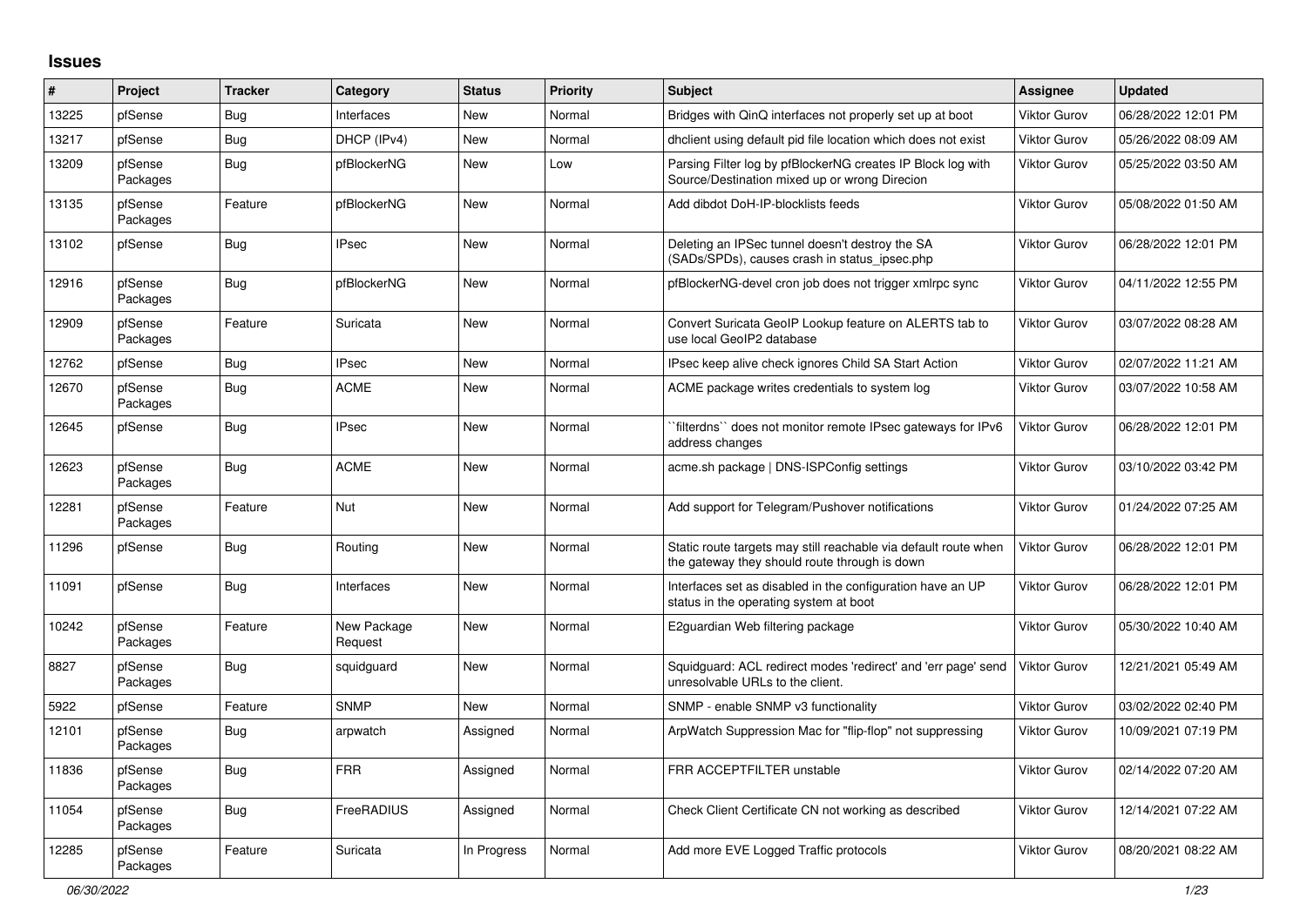| ∦     | Project             | <b>Tracker</b> | Category                    | <b>Status</b>                 | <b>Priority</b> | Subject                                                                                                                                        | Assignee            | <b>Updated</b>      |
|-------|---------------------|----------------|-----------------------------|-------------------------------|-----------------|------------------------------------------------------------------------------------------------------------------------------------------------|---------------------|---------------------|
| 3132  | pfSense             | <b>Bug</b>     | Gateway Monitoring          | In Progress                   | Normal          | Gateway events for IPv6 affect IPv4 services and vice versa                                                                                    | <b>Viktor Gurov</b> | 06/28/2022 12:01 PM |
| 13218 | pfSense             | <b>Bug</b>     | Interfaces                  | <b>Pull Request</b><br>Review | Normal          | GIF-based interface MTU is assigned to parent interface on<br>boot when parent interface is a LAGG                                             | <b>Viktor Gurov</b> | 06/28/2022 12:01 PM |
| 12965 | pfSense<br>Packages | <b>Bug</b>     | <b>FRR</b>                  | <b>Pull Request</b><br>Review | Normal          | FRR BFD peer configuration is handled incorrectly in some<br>cases                                                                             | <b>Viktor Gurov</b> | 03/22/2022 08:04 AM |
| 12920 | pfSense             | <b>Bug</b>     | Gateway Monitoring          | <b>Pull Request</b><br>Review | Normal          | Gateway behavior differs when the gateway does not exist in<br>config.xml                                                                      | <b>Viktor Gurov</b> | 06/28/2022 12:01 PM |
| 12720 | pfSense             | <b>Bug</b>     | Rules / NAT                 | <b>Pull Request</b><br>Review | Normal          | Hide the "tag" field on non-floating tabs                                                                                                      | <b>Viktor Gurov</b> | 01/24/2022 03:11 PM |
| 12673 | pfSense             | Bug            | Dashboard                   | <b>Pull Request</b><br>Review | Normal          | Firewall Logs Widget fails to update at intervals below 5<br>seconds.                                                                          | <b>Viktor Gurov</b> | 06/28/2022 12:01 PM |
| 12431 | pfSense             | Todo           | Web Interface               | <b>Pull Request</b><br>Review | Normal          | GUI pages should use "POST" for AJAX calls, not "GET"                                                                                          | <b>Viktor Gurov</b> | 06/28/2022 12:01 PM |
| 12385 | pfSense             | Bug            | <b>Virtual IP Addresses</b> | <b>Pull Request</b><br>Review | Normal          | deleteVIP() does not check 1:1 NAT and Outbound NAT rules                                                                                      | <b>Viktor Gurov</b> | 06/28/2022 12:01 PM |
| 12225 | pfSense             | <b>Bug</b>     | Authentication              | <b>Pull Request</b><br>Review | Normal          | Group membership field is not needed for remote groups                                                                                         | <b>Viktor Gurov</b> | 06/28/2022 12:01 PM |
| 11877 | pfSense             | <b>Bug</b>     | Web Interface               | <b>Pull Request</b><br>Review | Very Low        | Labels and description dissapear in<br>firewall schedule edit.php                                                                              | Viktor Gurov        | 06/28/2022 12:01 PM |
| 11570 | pfSense             | Regression     | Gateways                    | <b>Pull Request</b><br>Review | Normal          | Gateway monitoring services is not always restarted on<br>interface events, which may prevent a WAN from recovering<br>back to an online state | Viktor Gurov        | 06/28/2022 12:01 PM |
| 2386  | pfSense             | Feature        | Interfaces                  | <b>Pull Request</b><br>Review | Normal          | Bridge member that is not an assigned interface                                                                                                | <b>Viktor Gurov</b> | 12/02/2020 06:01 AM |
| 13034 | pfSense<br>Packages | <b>Bug</b>     | Zabbix                      | Feedback                      | Normal          | Zabbix6 Agent and Proxy fail to set the PSK from the web<br>GUI in its conf files                                                              | Viktor Gurov        | 04/06/2022 11:59 AM |
| 13002 | pfSense<br>Packages | Regression     | <b>BIND</b>                 | Feedback                      | Normal          | BIND 9.16_13 could not find existing DNSSEC keys at<br>/cf/named/etc/namedb/keys due to directory change                                       | <b>Viktor Gurov</b> | 03/31/2022 12:14 PM |
| 12869 | pfSense<br>Packages | <b>Bug</b>     | <b>BIND</b>                 | Feedback                      | Normal          | Bind DNS Package AAAA filtering Broken on new ZFS Installs                                                                                     | Viktor Gurov        | 03/09/2022 12:38 PM |
| 12865 | pfSense<br>Packages | Todo           | <b>RRD Summary</b>          | Feedback                      | Normal          | RRD Summary improvements                                                                                                                       | Viktor Gurov        | 03/04/2022 12:20 PM |
| 12706 | pfSense<br>Packages | <b>Bug</b>     | pfBlockerNG                 | Feedback                      | Normal          | pfBlockerNG and unbound does not work after switching /var<br>to RAM disk                                                                      | Viktor Gurov        | 03/24/2022 10:47 AM |
| 12683 | pfSense<br>Packages | <b>Bug</b>     | Snort                       | Feedback                      | Normal          | snort get vpns list() does not include OpenVPN CSO                                                                                             | Viktor Gurov        | 02/15/2022 10:47 AM |
| 12653 | pfSense<br>Packages | Regression     | <b>FRR</b>                  | Feedback                      | Normal          | RIP related startup error                                                                                                                      | Viktor Gurov        | 12/30/2021 08:37 AM |
| 12506 | pfSense<br>Packages | Bug            | Suricata                    | Feedback                      | Normal          | Only selected instance is restarted on suppress list change                                                                                    | Viktor Gurov        | 12/01/2021 04:43 AM |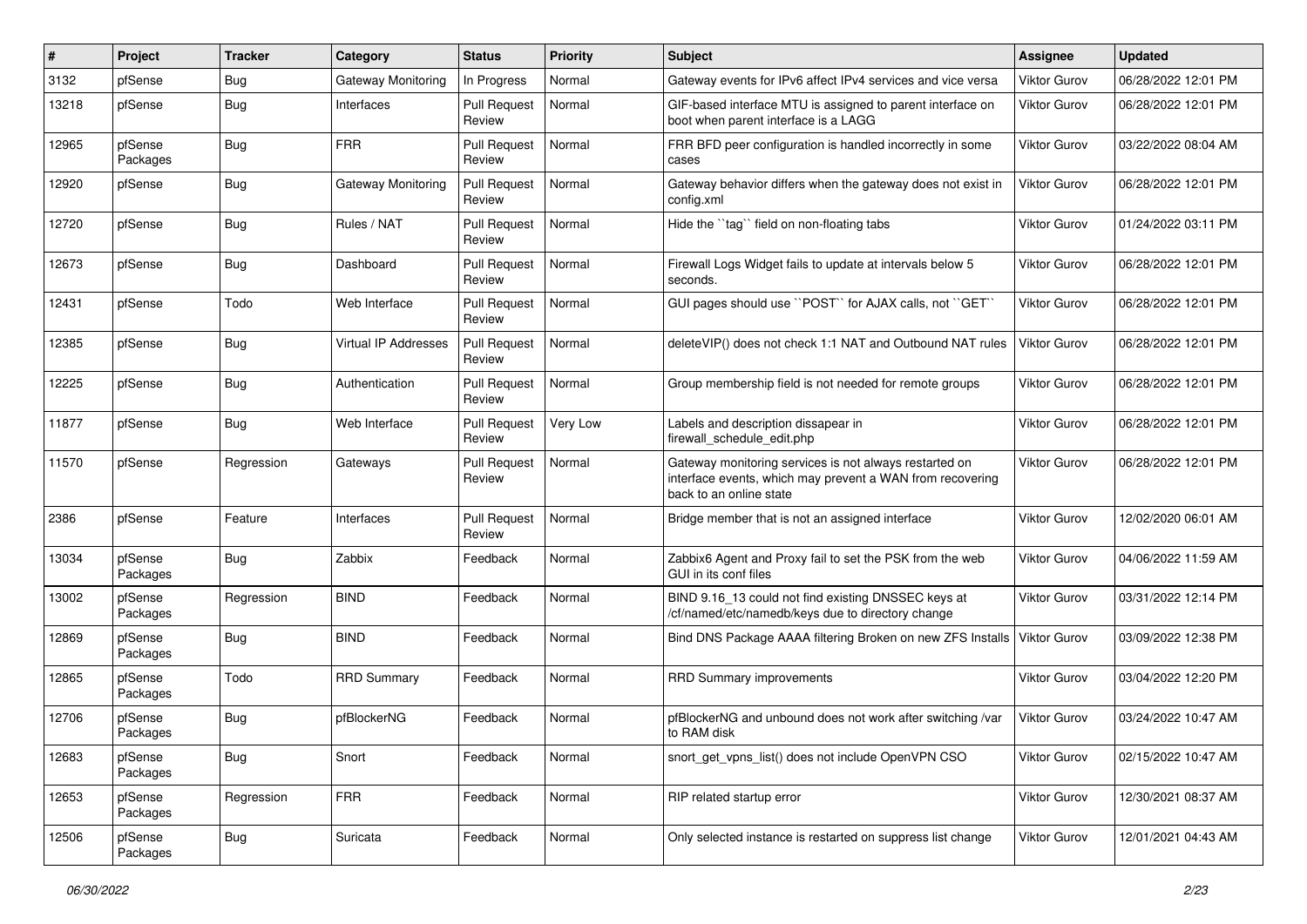| $\pmb{\#}$ | Project             | <b>Tracker</b> | Category      | <b>Status</b> | <b>Priority</b> | <b>Subject</b>                                                                  | Assignee            | <b>Updated</b>      |
|------------|---------------------|----------------|---------------|---------------|-----------------|---------------------------------------------------------------------------------|---------------------|---------------------|
| 12354      | pfSense<br>Packages | Todo           | haproxy       | Feedback      | High            | Update haproxy-devel to mitigate CVE-2021-40346                                 | <b>Viktor Gurov</b> | 05/12/2022 08:50 AM |
| 12351      | pfSense<br>Packages | Todo           | pfBlockerNG   | Feedback      | Normal          | Remove non-functional feeds                                                     | <b>Viktor Gurov</b> | 02/04/2022 02:29 PM |
| 12322      | pfSense<br>Packages | <b>Bug</b>     | Suricata      | Feedback      | Normal          | Suricata creates invalid HOME NET entries                                       | <b>Viktor Gurov</b> | 09/10/2021 11:42 AM |
| 12292      | pfSense<br>Packages | Feature        | Suricata      | Feedback      | Normal          | GeoIP look on the Alerts, Blocked and Files pages                               | <b>Viktor Gurov</b> | 08/23/2021 08:16 AM |
| 12278      | pfSense<br>Packages | Regression     | Zabbix        | Feedback      | Normal          | Invalid plugin_certificates() function name                                     | <b>Viktor Gurov</b> | 08/19/2021 05:52 AM |
| 12264      | pfSense<br>Packages | Bug            | Squid         | Feedback      | Low             | Stray <table> line in squid monitor.php</table>                                 | <b>Viktor Gurov</b> | 12/23/2021 10:53 AM |
| 12206      | pfSense<br>Packages | <b>Bug</b>     | NET-SNMP      | Feedback      | Normal          | Certificate Manager page doesn't show Net-SNMP used<br>certificates             | <b>Viktor Gurov</b> | 12/30/2021 09:40 AM |
| 12167      | pfSense<br>Packages | <b>Bug</b>     | <b>FRR</b>    | Feedback      | Normal          | BGP TCP setkey not set if neighbor is in peer group                             | <b>Viktor Gurov</b> | 09/16/2021 09:38 AM |
| 12036      | pfSense<br>Packages | <b>Bug</b>     | Zabbix        | Feedback      | Normal          | Certificate Manager page do not show Zabbix used<br>certificates                | <b>Viktor Gurov</b> | 07/15/2021 11:46 AM |
| 11961      | pfSense<br>Packages | Bug            | <b>FRR</b>    | Feedback      | Normal          | FRR OSPF add unwanted area 0 authentication to router ospf                      | <b>Viktor Gurov</b> | 09/16/2021 10:25 PM |
| 11937      | pfSense<br>Packages | <b>Bug</b>     | haproxy       | Feedback      | Normal          | HAproxy "Use Client-IP" option breaks Captive Portal                            | <b>Viktor Gurov</b> | 06/22/2021 08:48 AM |
| 11847      | pfSense<br>Packages | Bug            | <b>FRR</b>    | Feedback      | Normal          | Filters not applied to PEER Groups                                              | <b>Viktor Gurov</b> | 07/30/2021 07:45 PM |
| 11756      | pfSense<br>Packages | Bug            | haproxy       | Feedback      | Normal          | HaProxy does not transfer backend states during reload                          | <b>Viktor Gurov</b> | 07/14/2021 01:21 PM |
| 11746      | pfSense<br>Packages | <b>Bug</b>     | FreeRADIUS    | Feedback      | Normal          | Second LDAP server configuration misses the ipaNThash<br>control attribute      | Viktor Gurov        | 07/14/2021 01:44 PM |
| 11738      | pfSense<br>Packages | Regression     | squidguard    | Feedback      | Normal          | SquidGuard 1.16.18_17 Not Filtering Blacklist<br>No-Transparent Mode            | Viktor Gurov        | 12/21/2021 05:48 AM |
| 11693      | pfSense<br>Packages | <b>Bug</b>     | <b>FRR</b>    | Feedback      | Normal          | IPv6 static routing fails                                                       | <b>Viktor Gurov</b> | 04/26/2022 08:50 AM |
| 11681      | pfSense<br>Packages | <b>Bug</b>     | <b>FRR</b>    | Feedback      | Normal          | FRR generates invalid BFD configuration after removing<br>interfaces            | Viktor Gurov        | 07/14/2021 04:40 PM |
| 11515      | pfSense<br>Packages | Bug            | node exporter | Feedback      | Normal          | node_exporter 0.18.1_1 - Unable to interact or start the<br>service from web ui | Viktor Gurov        | 07/14/2021 12:37 PM |
| 11491      | pfSense<br>Packages | <b>Bug</b>     | haproxy       | Feedback      | Normal          | haproxy-devel v0.62 2 - startup error 'httpchk'                                 | Viktor Gurov        | 06/22/2021 08:46 AM |
| 11477      | pfSense<br>Packages | <b>Bug</b>     | <b>FRR</b>    | Feedback      | Normal          | FRR does not recognize some BFD options                                         | Viktor Gurov        | 02/26/2021 10:52 PM |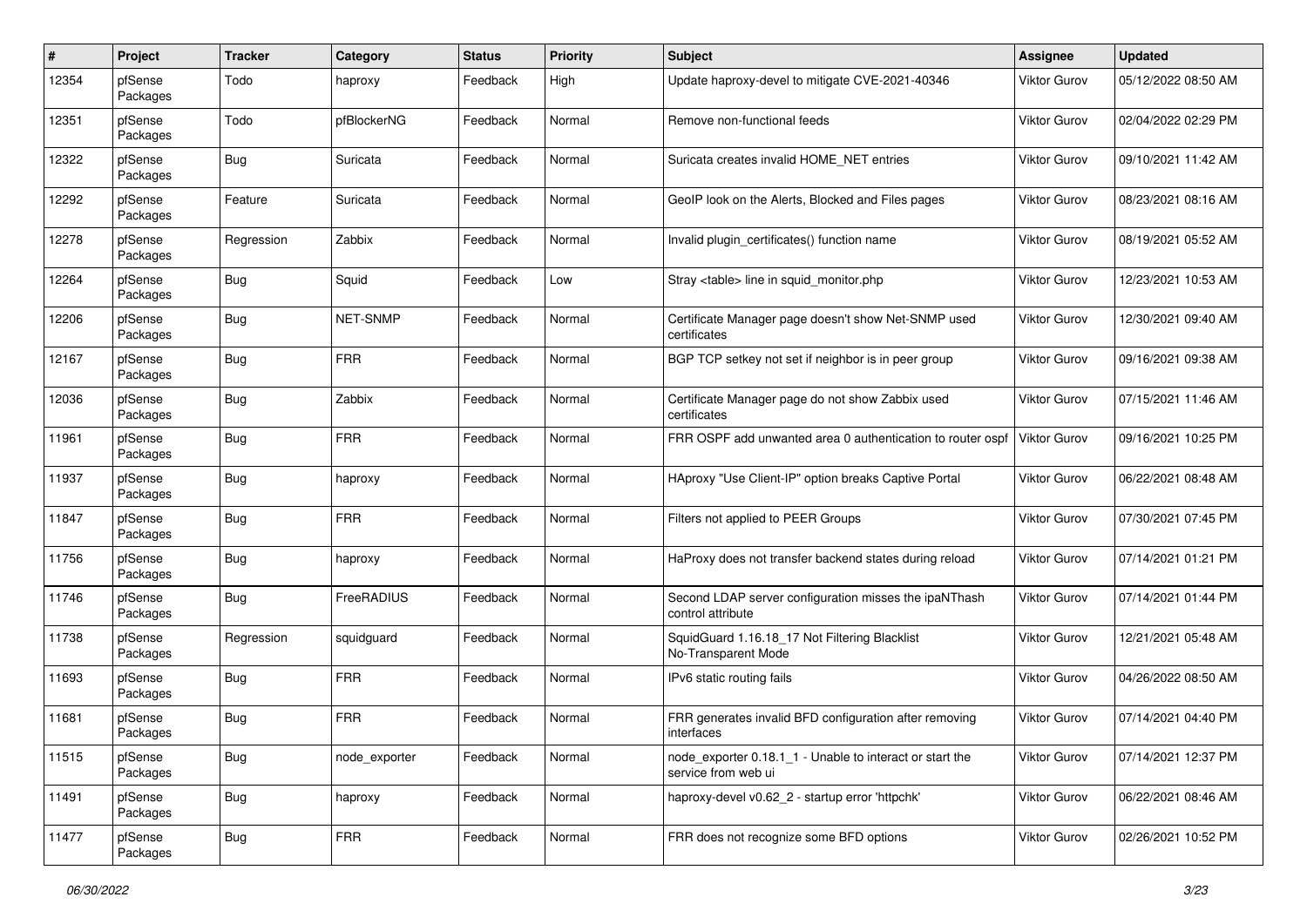| #     | Project             | <b>Tracker</b> | Category    | <b>Status</b> | <b>Priority</b> | <b>Subject</b>                                                                                | Assignee            | <b>Updated</b>      |
|-------|---------------------|----------------|-------------|---------------|-----------------|-----------------------------------------------------------------------------------------------|---------------------|---------------------|
| 11404 | pfSense<br>Packages | <b>Bug</b>     | <b>FRR</b>  | Feedback      | Normal          | Incorrect prefix/access lists migration on update                                             | <b>Viktor Gurov</b> | 02/18/2021 09:49 AM |
| 11388 | pfSense<br>Packages | <b>Bug</b>     | FreeRADIUS  | Feedback      | Normal          | Captive Portal authentication error with MySQL backend                                        | <b>Viktor Gurov</b> | 02/10/2021 08:54 AM |
| 11343 | pfSense<br>Packages | Bug            | <b>BIND</b> | Feedback      | Low             | Invalid link to pfSense-pkg-bind changelog                                                    | Viktor Gurov        | 04/05/2022 08:12 AM |
| 11331 | pfSense<br>Packages | <b>Bug</b>     | FreeRADIUS  | Feedback      | Normal          | FreeRADIUS latest package upgrade broke Plain Mac<br>Authentication                           | <b>Viktor Gurov</b> | 01/30/2021 10:08 AM |
| 11295 | pfSense<br>Packages | Feature        | pfBlockerNG | Feedback      | Normal          | DNSBL IDN support                                                                             | <b>Viktor Gurov</b> | 09/10/2021 11:33 AM |
| 11274 | pfSense<br>Packages | Bug            | ntop        | Feedback      | Normal          | ntopng https web server does not present full certificate chain                               | Viktor Gurov        | 01/28/2021 09:51 AM |
| 11248 | pfSense<br>Packages | Feature        | squidguard  | Feedback      | Normal          | SafeSearch update                                                                             | <b>Viktor Gurov</b> | 01/28/2021 10:01 AM |
| 11210 | pfSense<br>Packages | Feature        | Suricata    | Feedback      | Normal          | 3rd party rulesets                                                                            | <b>Viktor Gurov</b> | 11/24/2021 04:21 AM |
| 11180 | pfSense<br>Packages | <b>Bug</b>     | Filer       | Feedback      | Normal          | Filer run action for files on sync that wan't been modified                                   | <b>Viktor Gurov</b> | 01/08/2021 07:27 AM |
| 11155 | pfSense<br>Packages | Feature        | pfBlockerNG | Feedback      | Normal          | SafeSearch AAAA                                                                               | Viktor Gurov        | 02/05/2021 04:54 AM |
| 11135 | pfSense<br>Packages | <b>Bug</b>     | haproxy     | Feedback      | High            | HAproxy OCSP reponse crontab bug                                                              | <b>Viktor Gurov</b> | 09/10/2021 11:51 AM |
| 11098 | pfSense<br>Packages | <b>Bug</b>     | Backup      | Feedback      | Normal          | Backup Files and Directories plugin crashes firewall if /root<br>specified as backup location | <b>Viktor Gurov</b> | 12/23/2021 10:45 AM |
| 10908 | pfSense<br>Packages | Feature        | FreeRADIUS  | Feedback      | Normal          | FreeRADIUS server certificate not using full CA chain                                         | Viktor Gurov        | 04/22/2022 02:19 AM |
| 10872 | pfSense<br>Packages | Feature        | Suricata    | Feedback      | Normal          | Add adjustable notification for Severity Alert                                                | Viktor Gurov        | 08/20/2021 07:52 AM |
| 10871 | pfSense<br>Packages | Feature        | FreeRADIUS  | Feedback      | Normal          | Extra time period counters for SQL backend                                                    | Viktor Gurov        | 04/22/2022 02:19 AM |
| 10779 | pfSense<br>Packages | Feature        | haproxy     | Feedback      | Normal          | <b>HAProxy SSL/TLS Compatibility Mode</b>                                                     | <b>Viktor Gurov</b> | 04/22/2022 02:20 AM |
| 10739 | pfSense<br>Packages | Feature        | haproxy     | Feedback      | Normal          | Update HAproxy-devel package to 2.2 and HAproxy to 2.0                                        | Viktor Gurov        | 10/03/2021 03:53 PM |
| 10572 | pfSense<br>Packages | <b>Bug</b>     | Squid       | Feedback      | Normal          | STARTTLS option is ignored                                                                    | Viktor Gurov        | 04/22/2022 02:20 AM |
| 10541 | pfSense<br>Packages | Feature        | Squid       | Feedback      | Normal          | Squid failover and load balancing                                                             | Viktor Gurov        | 01/14/2021 07:34 AM |
| 10450 | pfSense<br>Packages | <b>Bug</b>     | Squid       | Feedback      | Normal          | Squid reverse proxy switching peers                                                           | Viktor Gurov        | 04/22/2022 02:21 AM |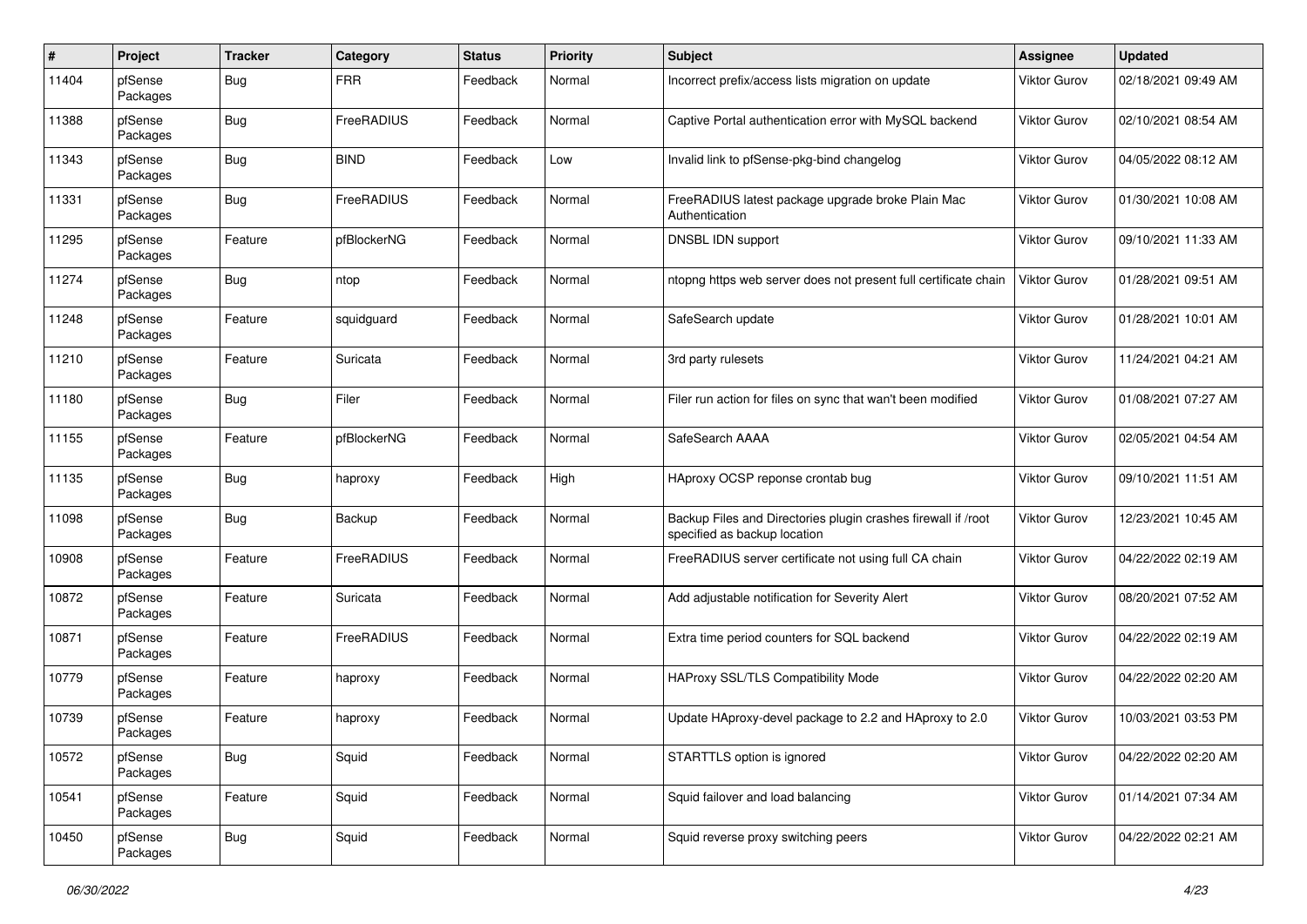| $\pmb{\#}$ | Project             | <b>Tracker</b> | Category              | <b>Status</b>                 | <b>Priority</b> | Subject                                                                               | <b>Assignee</b>                | <b>Updated</b>                       |
|------------|---------------------|----------------|-----------------------|-------------------------------|-----------------|---------------------------------------------------------------------------------------|--------------------------------|--------------------------------------|
| 9982       | pfSense<br>Packages | Feature        | Squid                 | Feedback                      | Normal          | basic_Idap_auth TLS connection                                                        | Viktor Gurov                   | 04/22/2022 02:21 AM                  |
| 9852       | pfSense<br>Packages | Feature        | Suricata              | Feedback                      | Normal          | show File-Store directory listing                                                     | <b>Viktor Gurov</b>            | 08/20/2021 07:52 AM                  |
| 9721       | pfSense<br>Packages | Feature        | Squid                 | Feedback                      | Normal          | add squidclient -h 127.0.0.1 mgr:info output to Diagnostics /<br>Squid and status.php | Viktor Gurov                   | 04/22/2022 02:21 AM                  |
| 6964       | pfSense<br>Packages | <b>Bug</b>     | Suricata              | Feedback                      | Normal          | Host OS Policy Assignment broken when using "Import" or<br>"Aliases" buttons          | <b>Viktor Gurov</b>            | 08/20/2021 07:52 AM                  |
| 4088       | pfSense<br>Packages | Bug            | squidguard            | Feedback                      | Normal          | Buggy squidgurd config file is created                                                | <b>Viktor Gurov</b>            | 01/28/2021 10:01 AM                  |
| 8794       | pfSense             | Feature        | <b>NTPD</b>           | New                           | Normal          | NTP authentiction                                                                     | Tod L                          | 08/05/2021 01:20 AM                  |
| 13298      | pfSense             | <b>Bug</b>     | <b>Dynamic DNS</b>    | <b>Pull Request</b><br>Review | Normal          | Dynv6 does not check response code when updating                                      | <b>Tiago Beling</b><br>d'Avila | 06/28/2022 12:01 PM                  |
| 13114      | pfSense<br>Packages | <b>Bug</b>     | <b>BIND</b>           | Feedback                      | Normal          | BIND calls rndc in rc stop when named is not running                                  | <b>Stuart Wyatt</b>            | 05/04/2022 12:41 PM                  |
| 11352      | pfSense             | <b>Bug</b>     | FreeBSD               | <b>New</b>                    | Low             | CTF types > 2^15 in the pfSense kernel config results in<br>DTrace failing            | Scott Long                     | 03/17/2021 02:52 AM                  |
| 8179       | pfSense             | <b>Bug</b>     | DHCP (IPv4)           | Feedback                      | Normal          | Incorrect reverse DNS zone in DHCP server config for<br>non-octet-aligned subnet mask | Renato Botelho                 | 02/09/2022 11:17 PM                  |
| 13282      | pfSense Plus        | <b>Bug</b>     | Aliases / Tables      | New                           | Normal          | FQDN Aliases Break if an Invalid Domain is Present in the<br>Chain                    | Reid Linnemann                 | 06/18/2022 03:12 PM                  |
| 1831       | pfSense             | Feature        | <b>Captive Portal</b> | New                           | Normal          | Captive portal IPv6 support                                                           |                                | Reid Linnemann   06/28/2022 12:01 PM |
| 13226      | pfSense             | <b>Bug</b>     | <b>Captive Portal</b> | Confirmed                     | Normal          | Captive Portal doesn't disconnect established OpenVPN link                            | Reid Linnemann                 | 05/30/2022 10:38 AM                  |
| 9296       | pfSense             | <b>Bug</b>     | Aliases / Tables      | Confirmed                     | Low             | Alias content is sometimes incomplete when mixing FQDN<br>and IP address              |                                | Reid Linnemann   06/18/2022 03:12 PM |
| 13215      | pfSense             | Bug            | <b>Captive Portal</b> | Assigned                      | Normal          | Allowed MAC/IP/Hostname traffic counts for authorized users                           |                                | Reid Linnemann   05/31/2022 05:31 PM |
| 13317      | pfSense             | <b>Bug</b>     | PHP Interpreter       | Feedback                      | Normal          | `array_filter`` PHP Errors in ``interfaces.inc``                                      | Reid Linnemann                 | 06/29/2022 08:06 AM                  |
| 11545      | pfSense             | Regression     | Interfaces            | Feedback                      | Normal          | Primary interface address is not always used when VIPs are<br>present                 | Reid Linnemann                 | 06/28/2022 12:01 PM                  |
| 7216       | pfSense             | Feature        | Web Interface         | New                           | Normal          | Allow user to choose date display format                                              | <b>Phillip Davis</b>           | 02/02/2018 04:20 PM                  |
| 4451       | pfSense             | <b>Bug</b>     | DHCP (IPv4)           | New                           | Low             | Status DHCP Leases shows double entries for static entries<br>without IP address      | <b>Phillip Davis</b>           | 05/21/2022 04:55 PM                  |
| 11498      | pfSense             | Feature        | WireGuard             | New                           | Normal          | WireGuard does not pass multicast traffic to peer                                     | Peter Grehan                   | 03/19/2021 10:59 AM                  |
| 12462      | pfSense<br>Packages | Feature        | Telegraf              | <b>Pull Request</b><br>Review | Normal-package  | Telegraf: Add "devfs" to ignore fs                                                    | Offstage Roller                | 10/18/2021 09:03 AM                  |
| 9970       | pfSense             | Feature        | Captive Portal        | New                           | Low             | Captive Portal and SAML2 Integration                                                  | Mauro Braggio                  | 10/12/2020 07:39 AM                  |
| 2693       | pfSense             | Feature        | Console Menu          | New                           | Normal          | Allow mapping mapping non-physical interfaces via console                             | Mathieu Simon                  | 11/27/2012 03:00 PM                  |
| 13014      | pfSense             | Bug            | <b>IPsec</b>          | New                           | Normal          | Charon.vici can get in a bad state                                                    | Mateusz Guzik                  | 06/28/2022 12:01 PM                  |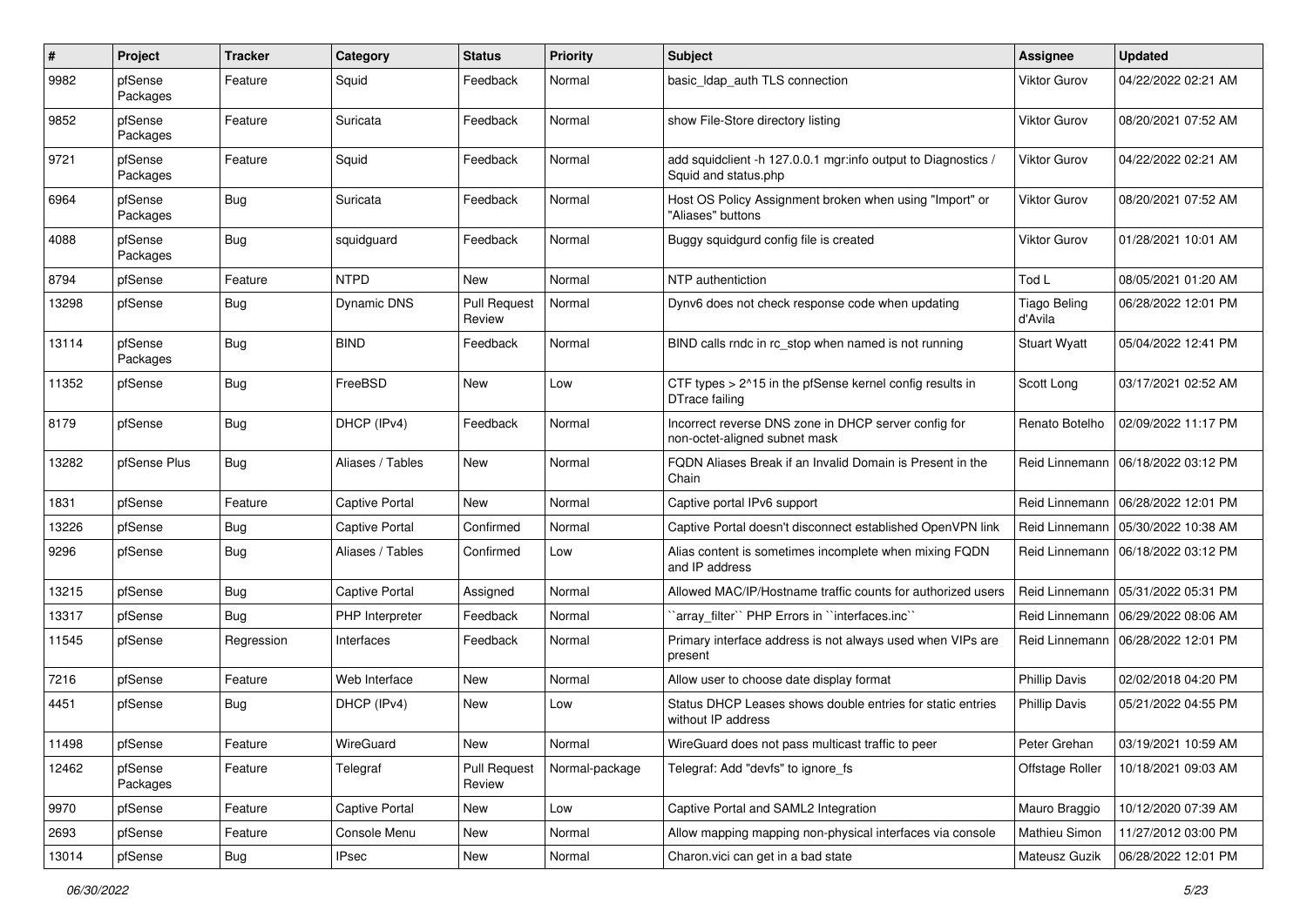| #     | Project      | <b>Tracker</b> | Category                | <b>Status</b>                 | <b>Priority</b> | <b>Subject</b>                                                                                              | <b>Assignee</b>       | <b>Updated</b>      |
|-------|--------------|----------------|-------------------------|-------------------------------|-----------------|-------------------------------------------------------------------------------------------------------------|-----------------------|---------------------|
| 12849 | pfSense      | Bug            | <b>Operating System</b> | New                           | Normal          | pfsync kernel crash on reboot                                                                               | Mateusz Guzik         | 02/22/2022 02:02 PM |
| 12079 | pfSense      | <b>Bug</b>     | <b>IGMP Proxy</b>       | New                           | Normal          | IGMPProxy: kernel panic, Sleeping thread owns a<br>non-sleepable lock                                       | Mateusz Guzik         | 06/28/2022 12:01 PM |
| 12144 | pfSense      | <b>Bug</b>     | <b>Operating System</b> | In Progress                   | Normal          | Bug in "df -t" filtering if two filesystems use the same<br>mountpoint                                      | Mateusz Guzik         | 09/10/2021 10:07 AM |
| 13316 | pfSense      | Regression     | <b>Operating System</b> | Feedback                      | Normal          | 'vmstat -m'' value for ''temp'' is accounted for incorrectly,<br>resulting in underflows                    | Mateusz Guzik         | 06/29/2022 10:01 AM |
| 12547 | pfSense      | <b>Bug</b>     | <b>Operating System</b> | Feedback                      | Normal          | unsheduled system reboot/crash                                                                              | Mateusz Guzik         | 12/01/2021 01:20 PM |
| 9349  | pfSense      | Bug            | IPsec                   | Confirmed                     | Normal          | IPSec service start/stop/restart fails after settings change                                                | Markus<br>Stockhausen | 10/30/2020 01:33 PM |
| 13270 | pfSense Docs | New Content    | OpenVPN                 | <b>Pull Request</b><br>Review | Normal          | OpenVPN client gateway is incorrect when the server does<br>not push routes                                 | Marcos<br>Mendoza     | 06/26/2022 12:54 PM |
| 13243 | pfSense      | <b>Bug</b>     | OpenVPN                 | <b>Pull Request</b><br>Review | Normal          | OpenVPN status for multi-user VPN shows info icon to display<br>RADIUS rules when there are none to display | Marcos<br>Mendoza     | 06/28/2022 12:01 PM |
| 13094 | pfSense      | Feature        | Packet Capture          | <b>Pull Request</b><br>Review | Normal          | Allow packet capture filtering in tagged packets                                                            | Marcos<br>Mendoza     | 04/24/2022 06:06 PM |
| 7996  | pfSense      | <b>Bug</b>     | Web Interface           | <b>Pull Request</b><br>Review | Very Low        | Unnecessary link tag in login page                                                                          | Marcos<br>Mendoza     | 06/28/2022 12:01 PM |
| 12495 | pfSense      | Feature        | Dynamic DNS             | <b>Pull Request</b><br>Review | Normal          | DynDNS: add deSEC IPv4&v6 simultaneos update                                                                | Lukas Wiest           | 11/01/2021 08:53 AM |
| 12494 | pfSense      | Feature        | Dynamic DNS             | <b>Pull Request</b><br>Review | Normal          | DynDNS: make simultaneous update of IP and LegacyIP<br>possible                                             | <b>Lukas Wiest</b>    | 11/01/2021 08:52 AM |
| 11626 | pfSense Plus | <b>Bug</b>     | Authentication          | New                           | Normal          | Google LDAP connection failed due to lack of SNI for TLS 1.3                                                | Luiz Souza            | 06/27/2022 07:23 AM |
| 10875 | pfSense      | Bug            | Gateways                | New                           | Normal          | PPP periodic reset does not fully restore gateway group<br>round-robin functionality                        | Luiz Souza            | 11/05/2020 07:44 AM |
| 10708 | pfSense      | <b>Bug</b>     | Upgrade                 | New                           | Normal          | ZFS bootpool boot symlink issue                                                                             | Luiz Souza            | 03/08/2021 07:03 AM |
| 8964  | pfSense      | <b>Bug</b>     | IPsec                   | New                           | High            | IPsec async cryptography advanced setting - TCP traffic not<br>passing through                              | Luiz Souza            | 12/08/2020 12:09 PM |
| 8815  | pfSense      | <b>Bug</b>     | Interfaces              | New                           | Normal          | IP addresses are removed from interfaces when link is lost<br>and either IPv4 or IPv6 is dynamic            | Luiz Souza            | 07/21/2021 07:49 AM |
| 8324  | pfSense      | <b>Bug</b>     | Hardware / Drivers      | New                           | Normal          | bxe cards require promisc for OSPF                                                                          | Luiz Souza            | 05/25/2020 03:19 PM |
| 8192  | pfSense      | <b>Bug</b>     | Gateway Monitoring      | New                           | Low             | dpinger - Change in ISP link-local IPv6 address drops<br>connectivity                                       | Luiz Souza            | 11/05/2020 07:31 AM |
| 8100  | pfSense      | Bug            | CARP                    | New                           | Normal          | pfsync Initially Deletes States on Primary for Connections<br>Established through Secondary                 | Luiz Souza            | 02/08/2022 12:59 PM |
| 8013  | pfSense      | Bug            | <b>IPsec</b>            | New                           | Normal          | IPsec MSS clamping value shared for IPv4 and IPv6                                                           | Luiz Souza            | 10/28/2021 01:37 PM |
| 7235  | pfSense      | <b>Bug</b>     | <b>IPsec</b>            | New                           | Normal          | 4860 has not got significant IPsec performance rising with<br>enabled HW acceleration                       | Luiz Souza            | 12/18/2021 04:32 PM |
| 7212  | pfSense      | Feature        | Hardware / Drivers      | New                           | Normal          | Provide Driver for SG-1000 Crypto Accelerator                                                               | Luiz Souza            | 08/20/2019 08:46 AM |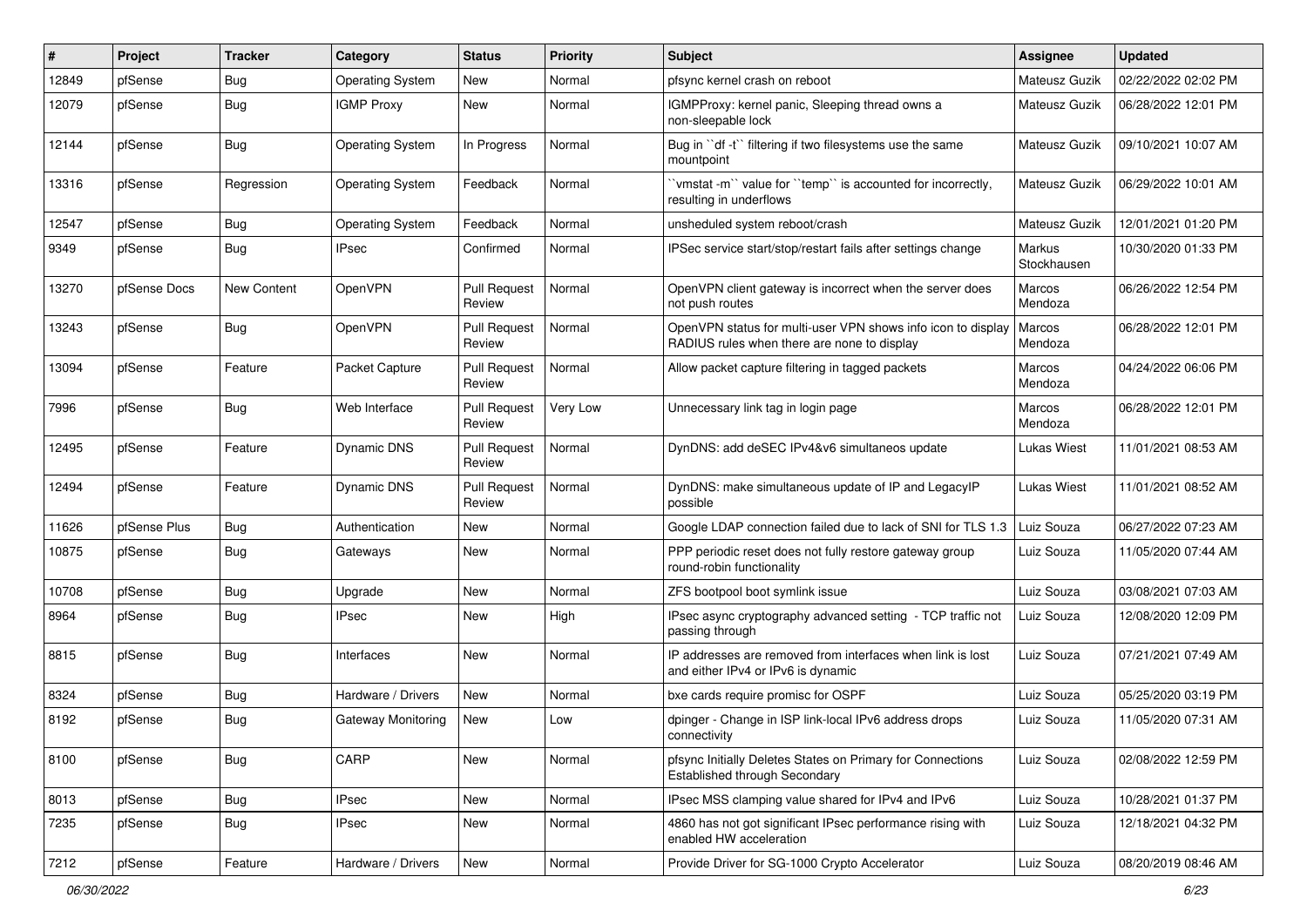| #     | Project             | <b>Tracker</b> | Category                            | <b>Status</b>                 | Priority  | <b>Subject</b>                                                                                             | Assignee      | <b>Updated</b>      |
|-------|---------------------|----------------|-------------------------------------|-------------------------------|-----------|------------------------------------------------------------------------------------------------------------|---------------|---------------------|
| 6295  | pfSense             | Bug            | <b>Traffic Shaper</b><br>(Limiters) | <b>New</b>                    | Normal    | Crash upon applying CODELQ to untagged parent interface<br>when also applied to daughter VLAN              | Luiz Souza    | 08/20/2019 02:44 PM |
| 6023  | pfSense<br>Packages | <b>Bug</b>     | Suricata                            | New                           | Low       | Traffic Shaper (pfsense 2.3) Suricata V3.0 Inline Mode<br>Operation                                        | Luiz Souza    | 04/15/2016 05:59 AM |
| 4796  | pfSense             | Feature        | Routing                             | New                           | Normal    | Support Multiple FIBs in pfSense                                                                           | Luiz Souza    | 09/22/2017 12:12 AM |
| 4479  | pfSense             | Bug            | <b>Operating System</b>             | New                           | Normal    | Firewall rules won't match GRE interface after applying<br><b>IPSEC</b> transport encryption on GRE tunnel | Luiz Souza    | 08/20/2021 08:46 AM |
| 1819  | pfSense             | Bug            | <b>DNS Resolver</b>                 | <b>New</b>                    | Normal    | DNS Resolver Not Registering DHCP Server Specified<br>Domain Name                                          | Luiz Souza    | 04/28/2022 01:53 PM |
| 6333  | pfSense             | <b>Bug</b>     | Gateway Monitoring                  | Confirmed                     | Normal    | Bootup starts/restarts dpinger multiple times                                                              | Luiz Souza    | 11/16/2020 01:11 PM |
| 6220  | pfSense             | <b>Bug</b>     | <b>Operating System</b>             | Confirmed                     | Normal    | state mismatch with host-initiated traffic matching binat to IP<br>not locally assigned                    | Luiz Souza    | 06/08/2016 09:23 AM |
| 4406  | pfSense             | Bug            | <b>Operating System</b>             | Confirmed                     | Normal    | ALTQ problems with wireless cloned interfaces                                                              | Luiz Souza    | 11/19/2015 12:06 AM |
| 3824  | pfSense             | <b>Bug</b>     | <b>Traffic Shaper</b><br>(Limiters) | Confirmed                     | Normal    | Limiters on bridge break traffic outside locally-configured IP<br>subnets                                  | Luiz Souza    | 11/03/2016 07:16 PM |
| 4298  | pfSense             | Bug            | <b>SNMP</b>                         | Assigned                      | Very Low  | Excessive errors from snmpd                                                                                | Luiz Souza    | 09/13/2020 08:21 AM |
| 8611  | pfSense             | <b>Bug</b>     | Interfaces                          | In Progress                   | Normal    | unable to receive IPv6 RA's on SG-1000, default route lost                                                 | Luiz Souza    | 02/01/2021 03:31 PM |
| 7389  | pfSense             | Bug            | <b>Traffic Shaper</b><br>(Limiters) | In Progress                   | Normal    | Limiter does not work with transparent proxy                                                               | Luiz Souza    | 02/01/2021 03:31 PM |
| 4405  | pfSense             | Feature        | <b>Traffic Shaper</b><br>(ALTQ)     | In Progress                   | Normal    | Traffic shaping doesn't work when applied to a bridge<br>interface                                         | Luiz Souza    | 02/09/2021 12:05 PM |
| 10904 | pfSense             | Feature        | <b>DHCP Relay</b>                   | <b>Pull Request</b><br>Review | Normal    | Support vti interfaces in dhcrelay                                                                         | Luiz Souza    | 10/12/2020 07:35 AM |
| 9123  | pfSense             | <b>Bug</b>     | Interfaces                          | Feedback                      | Very High | Adding/configuring vlan on ixl-devices causes<br>ag add macvlan err -53, ag error 14                       | Luiz Souza    | 05/16/2022 07:57 AM |
| 13303 | pfSense             | Bug            | Dynamic DNS                         | <b>Pull Request</b><br>Review | Normal    | DynDNS - DNSExit no longer working                                                                         | Koen Zomers   | 06/28/2022 12:01 PM |
| 11797 | pfSense<br>Packages | <b>Bug</b>     | <b>Status Traffic Totals</b>        | New                           | Normal    | Traffic Totals lost upon reboot when using a ramdisk for /var<br>and /tmp                                  | John Cornwell | 04/10/2021 06:27 PM |
| 6742  | pfSense             | Feature        | Authentication                      | New                           | Normal    | OAuth2 authentication for OpenVPN (and for FreeRadius)                                                     | Jim Thompson  | 10/19/2020 09:19 AM |
| 5616  | pfSense             | Feature        | <b>Wireless</b>                     | New                           | Normal    | <b>Incorrect Wireless Channel</b>                                                                          | Jim Thompson  | 10/09/2016 03:33 PM |
| 4632  | pfSense             | Feature        | <b>Operating System</b>             | New                           | Normal    | Support for Multipath TCP (MPTCP)                                                                          | Jim Thompson  | 03/01/2022 05:39 AM |
| 3377  | pfSense             | Feature        | <b>Captive Portal</b>               | New                           | Normal    | OAuth2 authentication in captive portal                                                                    | Jim Thompson  | 10/19/2020 09:13 AM |
| 13255 | pfSense<br>Packages | Todo           | OpenVPN Client<br>Export            | New                           | Normal    | Set PKCS#12 algorithm when exporting OpenVPN ZIP or<br>Windows bundles                                     | Jim Pingle    | 06/08/2022 10:37 AM |
| 13250 | pfSense             | Todo           | DHCP (IPv4)                         | New                           | Very Low  | Clean up DHCP Server option language                                                                       | Jim Pingle    | 06/28/2022 12:01 PM |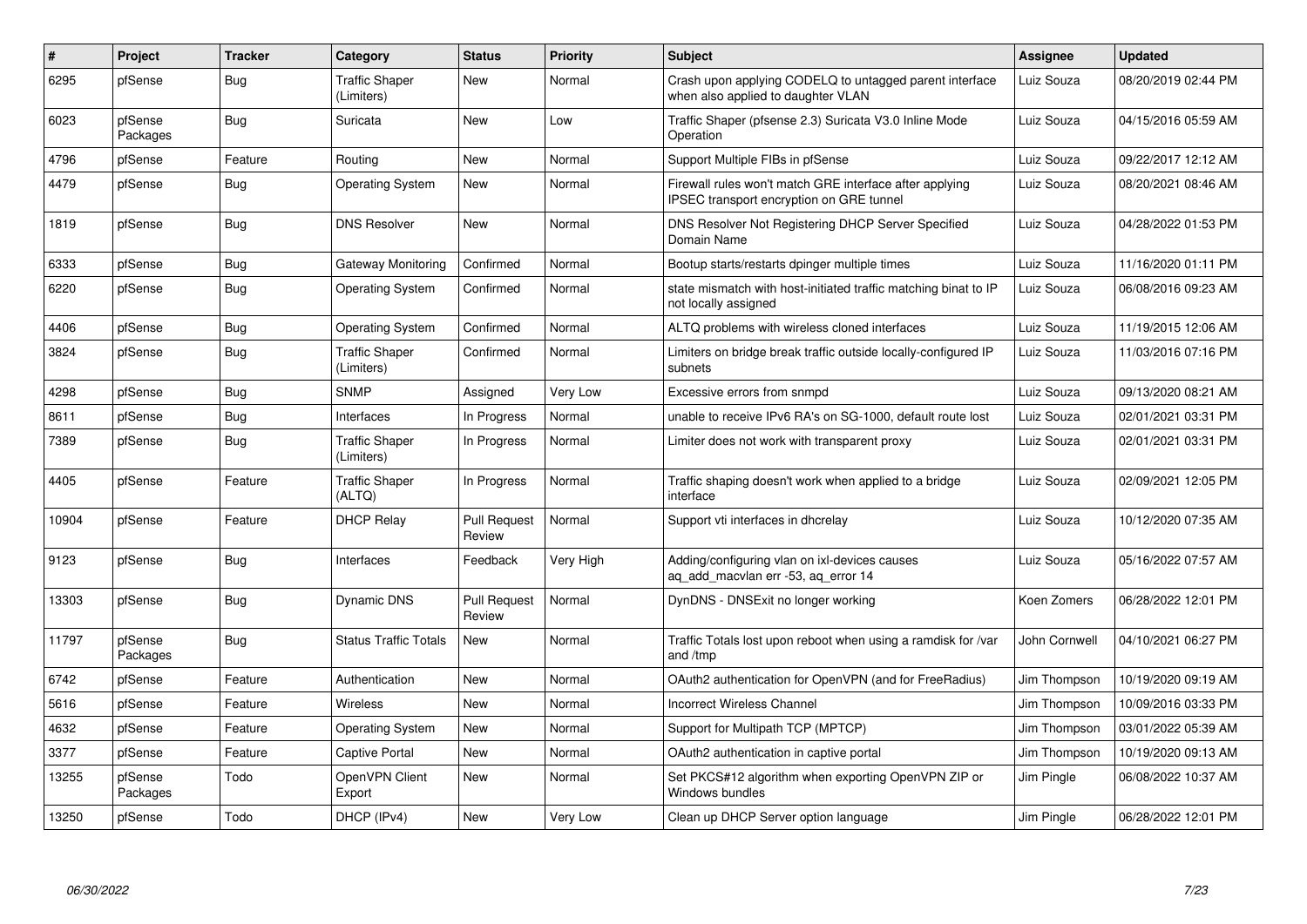| #     | Project             | <b>Tracker</b>     | Category                   | <b>Status</b> | <b>Priority</b> | <b>Subject</b>                                                                                                                                 | Assignee   | Updated             |
|-------|---------------------|--------------------|----------------------------|---------------|-----------------|------------------------------------------------------------------------------------------------------------------------------------------------|------------|---------------------|
| 13240 | pfSense             | Bug                | Rules / NAT                | New           | Normal          | User is forced to pick an NPt destination IPv6 prefix length<br>even when choosing a drop-down entry which contains a<br>defined prefix length | Jim Pingle | 06/28/2022 12:01 PM |
| 13228 | pfSense             | <b>Bug</b>         | Interfaces                 | New           | Normal          | Recovering interface gateway may not be added back into<br>gateway groups and rules when expected                                              | Jim Pingle | 06/29/2022 04:31 PM |
| 13132 | pfSense             | Bug                | Backup / Restore           | New           | Normal          | Two SSHDATA Sections in Restored Config Breaks Unit                                                                                            | Jim Pingle | 06/29/2022 07:53 AM |
| 13108 | pfSense Docs        | Todo               | Installation /<br>Upgrades | New           | Normal          | ZFS filesystem implications                                                                                                                    | Jim Pingle | 04/27/2022 03:18 PM |
| 13090 | pfSense             | <b>Bug</b>         | OpenVPN                    | New           | Normal          | OpenVPN: do not use legacy deprecated netbios settings                                                                                         | Jim Pingle | 04/22/2022 11:19 AM |
| 13089 | pfSense             | <b>Bug</b>         | OpenVPN                    | New           | Normal          | OpenVPN: fix some netbios options were preserved even if<br>teh Netbios option was unchecked                                                   | Jim Pingle | 04/22/2022 11:06 AM |
| 13088 | pfSense             | <b>Bug</b>         | OpenVPN                    | New           | Normal          | OpenVPN Client Overrides: properly hide/show form fields                                                                                       | Jim Pingle | 06/08/2022 09:15 AM |
| 13054 | pfSense             | Feature            | Package System             | New           | Normal          | Package plugin hook for web server configuration stanzas                                                                                       | Jim Pingle | 04/12/2022 03:04 PM |
| 13020 | pfSense Docs        | Todo               | <b>Firewall Rules</b>      | New           | Normal          | easyrule command documentation should document<br>permissible wildcards                                                                        | Jim Pingle | 04/04/2022 08:01 AM |
| 12978 | pfSense Docs        | Correction         | Monitoring                 | <b>New</b>    | Normal          | Correction to iftop section of Monitoring Bandwidth Usage                                                                                      | Jim Pingle | 03/23/2022 11:18 AM |
| 12942 | pfSense             | Bug                | Gateways                   | <b>New</b>    | Normal          | Code to kill states for old gateway when reconnecting an<br>interface is incorrect                                                             | Jim Pingle | 06/28/2022 12:01 PM |
| 12863 | pfSense             | Feature            | Authentication             | New           | Very Low        | dynamically tune sha512crypt rounds                                                                                                            | Jim Pingle | 03/19/2022 12:53 PM |
| 12811 | pfSense             | Bug                | Gateway Monitoring         | New           | Normal          | Services are not restarted when PPP interfaces connect                                                                                         | Jim Pingle | 06/30/2022 03:18 AM |
| 12565 | pfSense Docs        | New Content        | OpenVPN                    | New           | Normal          | Document new "Duplicate Connection Limit" option on<br>OpenVPN server instances                                                                | Jim Pingle | 12/06/2021 08:07 AM |
| 12549 | pfSense             | Regression         | <b>IPsec</b>               | New           | Normal          | Per-user Mobile IPsec settings are not applied to connecting<br>mobile clients                                                                 | Jim Pingle | 06/28/2022 12:01 PM |
| 12335 | pfSense             | Bug                | <b>IPsec</b>               | New           | Normal          | <b>IPsec DNS inefficiency</b>                                                                                                                  | Jim Pingle | 06/28/2022 12:01 PM |
| 11997 | pfSense<br>Packages | Bug                | IPsec Profile Wizard       | New           | Normal          | Add Support for Android Strongswan Profiles in the Profile<br>Wizard                                                                           | Jim Pingle | 07/10/2021 07:51 PM |
| 11471 | pfSense Docs        | Todo               | Development                | New           | Low             | Feedback on Development - Developing Packages                                                                                                  | Jim Pingle | 02/19/2021 02:52 PM |
| 11195 | pfSense Docs        | Correction         | Recipes                    | New           | Normal          | Feedback on pfSense Configuration Recipes - Accessing a<br>CPE/Modem from Inside the Firewall                                                  | Jim Pingle | 12/30/2020 01:13 PM |
| 11145 | pfSense Docs        | Correction         | Virtualization             | New           | Very Low        | Feedback on pfSense Configuration Recipes - Virtualizing<br>pfSense with Hyper-V                                                               | Jim Pingle | 03/06/2021 04:14 PM |
| 11071 | pfSense Docs        | <b>New Content</b> | <b>DHCP</b>                | <b>New</b>    | Normal          | Feedback on Services - IPv6 Router Advertisements                                                                                              | Jim Pingle | 12/08/2020 09:25 AM |
| 11067 | pfSense Docs        | Correction         | Wireless                   | <b>New</b>    | Normal          | Feedback on Wireless - Recommended Wireless Hardware                                                                                           | Jim Pingle | 11/16/2020 07:17 AM |
| 10924 | pfSense Docs        | Correction         | Recipes                    | New           | Normal          | Feedback on Virtualization - Virtualizing pfSense with<br>VMware vSphere / ESXi                                                                | Jim Pingle | 09/23/2020 03:46 PM |
| 10821 | pfSense Docs        | Correction         | General                    | New           | Normal          | Use neutral language alternatives                                                                                                              | Jim Pingle | 09/23/2020 10:43 AM |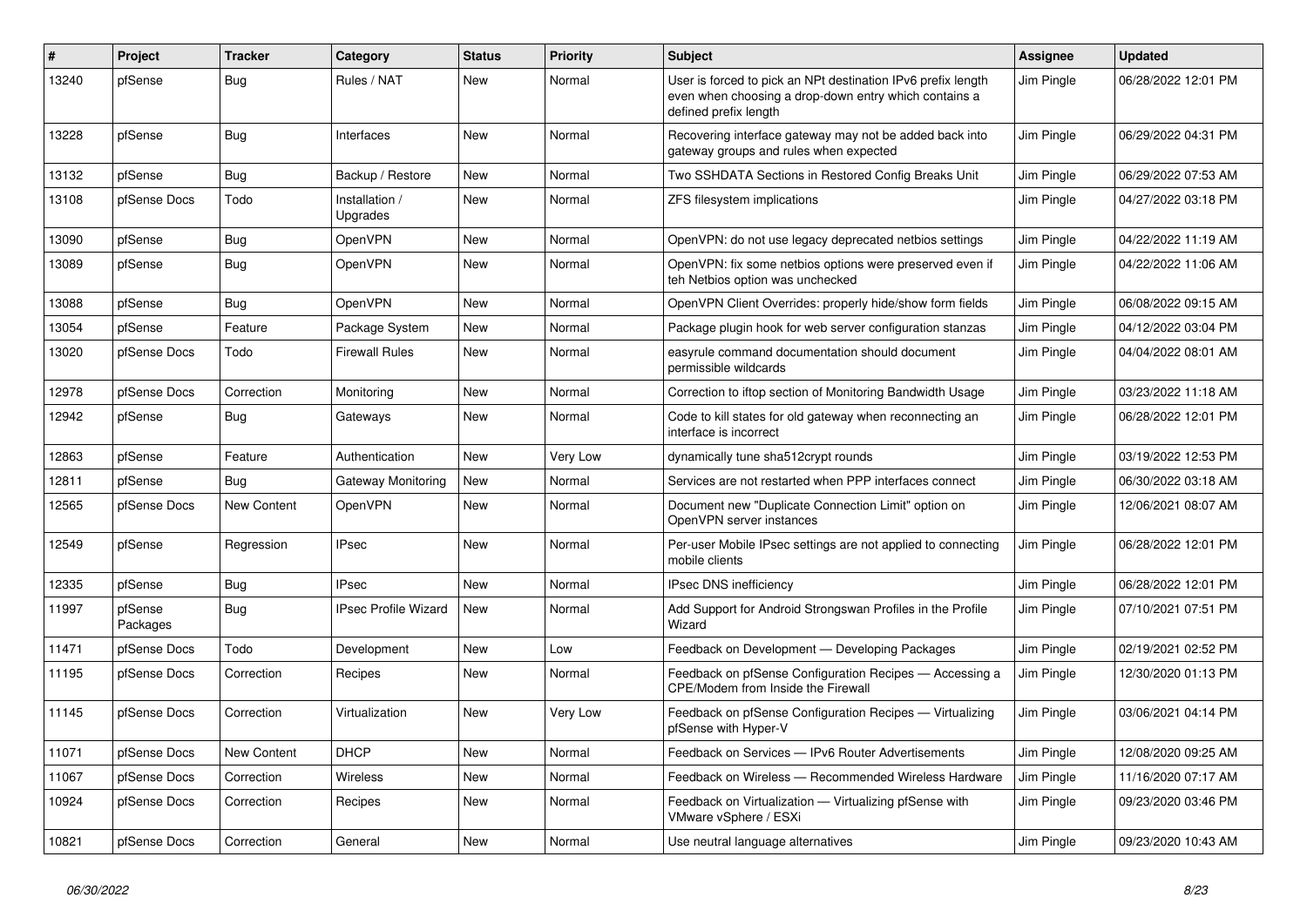| #     | Project             | <b>Tracker</b> | Category              | <b>Status</b>                 | <b>Priority</b> | <b>Subject</b>                                                                                          | Assignee   | <b>Updated</b>      |
|-------|---------------------|----------------|-----------------------|-------------------------------|-----------------|---------------------------------------------------------------------------------------------------------|------------|---------------------|
| 10653 | pfSense<br>Packages | Feature        | <b>FRR</b>            | <b>New</b>                    | Normal          | Allow to download frr status                                                                            | Jim Pingle | 06/11/2020 01:21 AM |
| 10482 | pfSense Docs        | Correction     | Virtualization        | New                           | Normal          | In AWS, Get System Log may not show output and Get<br>Instance Screenshot may need to be used           | Jim Pingle | 04/20/2020 09:07 AM |
| 10294 | pfSense<br>Packages | Bug            | <b>FRR</b>            | <b>New</b>                    | Normal          | FRR Route Counts Incorrect on Status Page                                                               | Jim Pingle | 02/26/2020 11:08 AM |
| 9889  | pfSense             | <b>Bug</b>     | Certificates          | New                           | Very Low        | CRL check for Intermediate CA CRLs fails                                                                | Jim Pingle | 11/08/2019 11:03 AM |
| 9685  | pfSense Docs        | Correction     | <b>Firewall Rules</b> | New                           | Normal          | Feedback on Firewall - Floating Rules                                                                   | Jim Pingle | 09/23/2020 02:57 PM |
| 9608  | pfSense Docs        | Correction     | Recipes               | New                           | Low             | Feedback on Virtualization - Virtualizing pfSense with<br>Hyper-V                                       | Jim Pingle | 03/06/2021 04:29 PM |
| 9545  | pfSense<br>Packages | Feature        | <b>FRR</b>            | New                           | Normal          | Enable MULTIPATH in FRR                                                                                 | Jim Pingle | 09/18/2020 12:52 PM |
| 9454  | pfSense Docs        | Correction     | Interfaces            | <b>New</b>                    | Low             | Feedback on IDS / IPS - Snort Suppression Lists                                                         | Jim Pingle | 09/23/2020 02:44 PM |
| 9374  | pfSense Docs        | Correction     | Recipes               | New                           | Normal          | Feedback on Virtualization - Virtualizing pfSense with<br>Hyper-V                                       | Jim Pingle | 09/23/2020 02:40 PM |
| 9369  | pfSense Docs        | New Content    | Packages              | New                           | Normal          | Document remaining packages                                                                             | Jim Pingle | 04/14/2021 03:39 PM |
| 9310  | pfSense Docs        | Correction     | Products              | New                           | Normal          | Appliances with internal switch need the MAC Address<br>section of their Getting Started guides updated | Jim Pingle | 09/23/2020 10:24 AM |
| 9200  | pfSense<br>Packages | Todo           | <b>ACME</b>           | <b>New</b>                    | Normal          | Add DNS support for Google domain to Acme manager                                                       | Jim Pingle | 02/15/2022 03:16 AM |
| 9141  | pfSense<br>Packages | Feature        | <b>FRR</b>            | New                           | Very Low        | FRR xmlrpc                                                                                              | Jim Pingle | 11/26/2018 07:49 AM |
| 8852  | pfSense Docs        | Correction     | <b>DHCP</b>           | New                           | Normal          | [feedback form] Unclear about "Client Identifier" in a static<br>mapping                                | Jim Pingle | 09/23/2020 02:30 PM |
| 8516  | pfSense<br>Packages | Bug            | FreeRADIUS            | <b>New</b>                    | Normal          | FreeRADIUS requires settings re-saved after pfSense<br>upgrade                                          | Jim Pingle | 12/31/2021 05:58 PM |
| 8380  | pfSense             | Bug            | OpenVPN               | New                           | Normal          | OpenVPN RADIUS password length is not constant                                                          | Jim Pingle | 07/17/2020 11:46 AM |
| 7248  | pfSense             | Feature        | <b>IPsec</b>          | <b>New</b>                    | Normal          | Web UI for IPSec settings should warn about poor security<br>choices                                    | Jim Pingle | 10/31/2019 12:15 PM |
| 6569  | pfSense             | Feature        | <b>NTPD</b>           | <b>New</b>                    | Normal          | Support Rockwell ZODIAC binary protocol (Jupiter receiver)<br>for high precision                        | Jim Pingle | 07/18/2016 11:45 AM |
| 1979  | pfSense             | Feature        | Aliases / Tables      | New                           | Normal          | Add some default read-only system aliases                                                               | Jim Pingle | 08/21/2019 11:01 AM |
| 84    | pfSense             | Feature        | Web Interface         | <b>New</b>                    | Low             | Nightly Filter Summary E-Mail                                                                           | Jim Pingle | 04/03/2010 06:22 PM |
| 6624  | pfSense             | Bug            | <b>IPsec</b>          | Confirmed                     | Normal          | changes in IPsec config should down the connection                                                      | Jim Pingle | 08/02/2021 12:08 PM |
| 9370  | pfSense Docs        | Correction     | General               | In Progress                   | Normal          | Update old screenshots                                                                                  | Jim Pingle | 12/03/2021 09:55 AM |
| 13272 | pfSense             | <b>Bug</b>     | <b>Captive Portal</b> | <b>Pull Request</b><br>Review | Very Low        | Voucher CSV output has leading space before voucher code                                                | Jim Pingle | 06/28/2022 12:01 PM |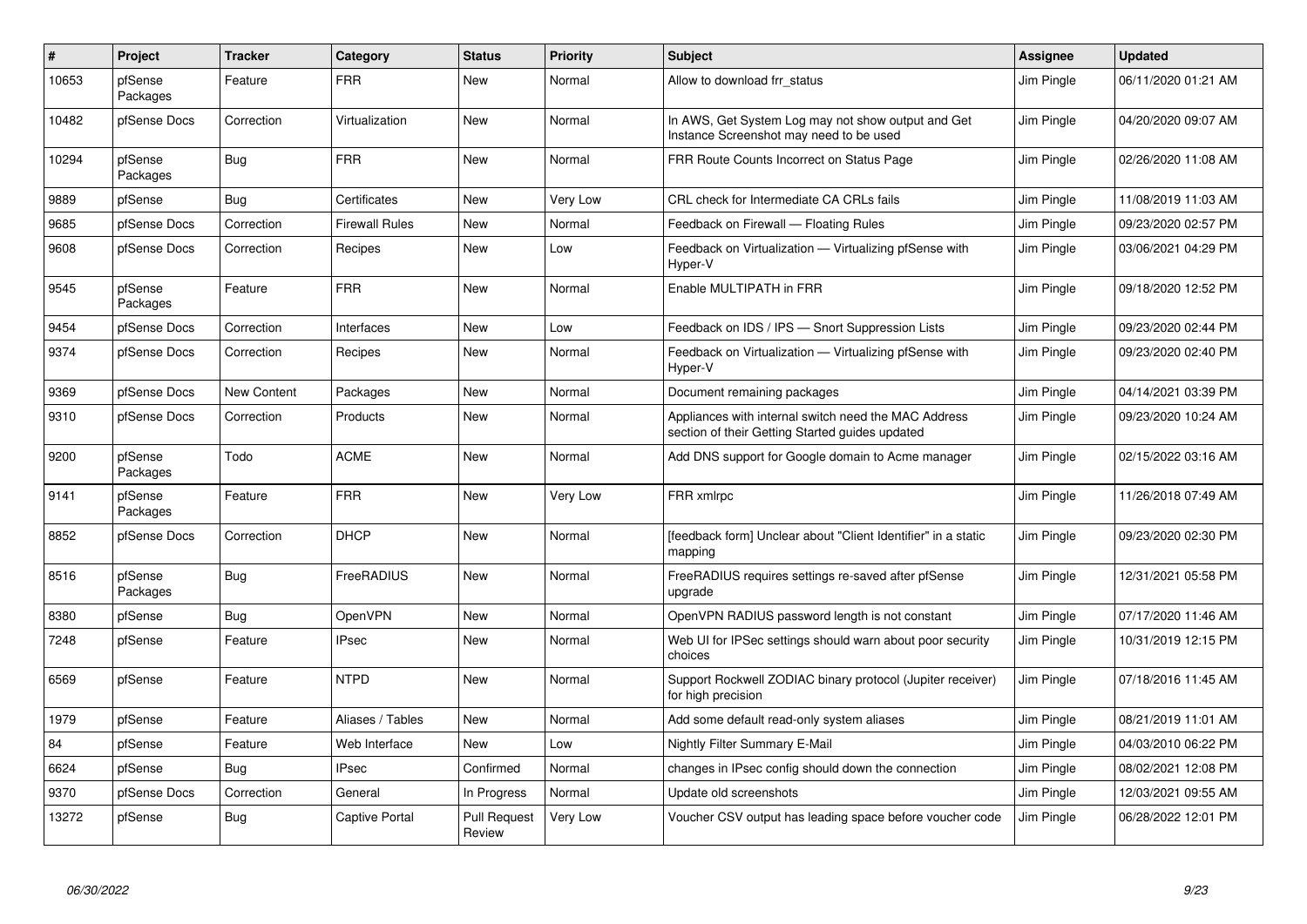| $\vert$ # | Project             | <b>Tracker</b> | Category                 | <b>Status</b>                 | <b>Priority</b> | <b>Subject</b>                                                                                                                           | <b>Assignee</b> | Updated             |
|-----------|---------------------|----------------|--------------------------|-------------------------------|-----------------|------------------------------------------------------------------------------------------------------------------------------------------|-----------------|---------------------|
| 13258     | pfSense             | Bug            | Console Menu             | <b>Pull Request</b><br>Review | Low             | secret menu option 100                                                                                                                   | Jim Pingle      | 06/28/2022 12:01 PM |
| 13245     | pfSense             | Feature        | Aliases / Tables         | <b>Pull Request</b><br>Review | Normal          | Type column on Alias lists                                                                                                               | Jim Pingle      | 06/28/2022 12:01 PM |
| 13085     | pfSense             | Feature        | OpenVPN                  | <b>Pull Request</b><br>Review | Normal          | OpenVPN: expose NBDD servers in GUI + fix GUI bugs                                                                                       | Jim Pingle      | 04/22/2022 11:09 AM |
| 11206     | pfSense<br>Packages | Feature        | <b>FRR</b>               | <b>Pull Request</b><br>Review | Normal          | <b>FRR 7.5</b>                                                                                                                           | Jim Pingle      | 01/08/2021 12:47 PM |
| 13318     | pfSense             | <b>Bug</b>     | Web Interface            | Feedback                      | Low             | NDP Table not showing hostname                                                                                                           | Jim Pingle      | 06/29/2022 12:16 PM |
| 13310     | pfSense             | <b>Bug</b>     | Rules / NAT              | Feedback                      | Normal          | Each line in the NPt destination IPv6 prefix list also contains<br>the network of the previous line when multiple choices are<br>present | Jim Pingle      | 06/28/2022 12:01 PM |
| 13309     | pfSense<br>Packages | Bug            | Cron                     | Feedback                      | Normal          | Cron validation prevents special strings such as @reboot                                                                                 | Jim Pingle      | 06/28/2022 08:22 AM |
| 13229     | pfSense Docs        | Todo           | <b>Captive Portal</b>    | Feedback                      | Normal          | Update documentation for IPFW to PF transition for Limiters<br>and Captive Portal                                                        | Jim Pingle      | 05/27/2022 03:04 PM |
| 13223     | pfSense Docs        | New Content    | Routing / Gateways       | Feedback                      | Normal          | Document new gateway state killing behavior                                                                                              | Jim Pingle      | 05/27/2022 01:59 PM |
| 13211     | pfSense Docs        | New Content    | OpenVPN                  | Feedback                      | Normal          | OpenVPN DCO Documentation                                                                                                                | Jim Pingle      | 06/15/2022 10:42 AM |
| 12980     | pfSense Docs        | Todo           | OpenVPN                  | Feedback                      | Normal          | Add warnings against OpenVPN Shared Key mode                                                                                             | Jim Pingle      | 03/24/2022 02:11 PM |
| 12963     | pfSense<br>Packages | Feature        | Nmap                     | Feedback                      | Normal          | Run nmap scans in the background                                                                                                         | Jim Pingle      | 06/06/2022 06:55 PM |
| 12475     | pfSense<br>Packages | <b>Bug</b>     | OpenVPN Client<br>Export | Feedback                      | Normal          | OpenVPN Client Export does not show certificate without<br>private key                                                                   | Jim Pingle      | 02/17/2022 08:24 AM |
| 12160     | pfSense<br>Packages | Regression     | syslog-ng                | Feedback                      | High            | An invalid configuration is generated when choosing TLS as<br>the default protocol                                                       | Jim Pingle      | 07/23/2021 03:27 PM |
| 11879     | pfSense<br>Packages | Feature        | <b>ACME</b>              | Feedback                      | Normal          | Add support for SSL.com ACME server                                                                                                      | Jim Pingle      | 03/02/2022 02:03 PM |
| 11539     | pfSense             | <b>Bug</b>     | <b>IPsec</b>             | Feedback                      | Normal          | Mobile IPsec "split include" value of 0.0.0.0/0 causes some<br>clients to fail                                                           | Jim Pingle      | 06/28/2022 12:01 PM |
| 11345     | pfSense<br>Packages | <b>Bug</b>     | <b>FRR</b>               | Feedback                      | Normal          | FRR-OSPF - No "prefix-list" possible                                                                                                     | Jim Pingle      | 02/04/2021 11:03 PM |
| 11301     | pfSense<br>Packages | Feature        | <b>FRR</b>               | Feedback                      | Normal          | Switch FRR to use default rc file as a service control base                                                                              | Jim Pingle      | 01/28/2021 09:35 AM |
| 11204     | pfSense<br>Packages | <b>Bug</b>     | NET-SNMP                 | Feedback                      | Normal          | Fix net-snmp logging to syslog                                                                                                           | Jim Pingle      | 03/19/2021 05:10 AM |
| 11130     | pfSense<br>Packages | Feature        | <b>FRR</b>               | Feedback                      | Normal          | FRR RIP support                                                                                                                          | Jim Pingle      | 12/31/2021 04:19 PM |
| 10789     | pfSense<br>Packages | Feature        | <b>FRR</b>               | Feedback                      | Normal          | FRR integrated configuration and hitless reloads                                                                                         | Jim Pingle      | 01/20/2021 11:16 PM |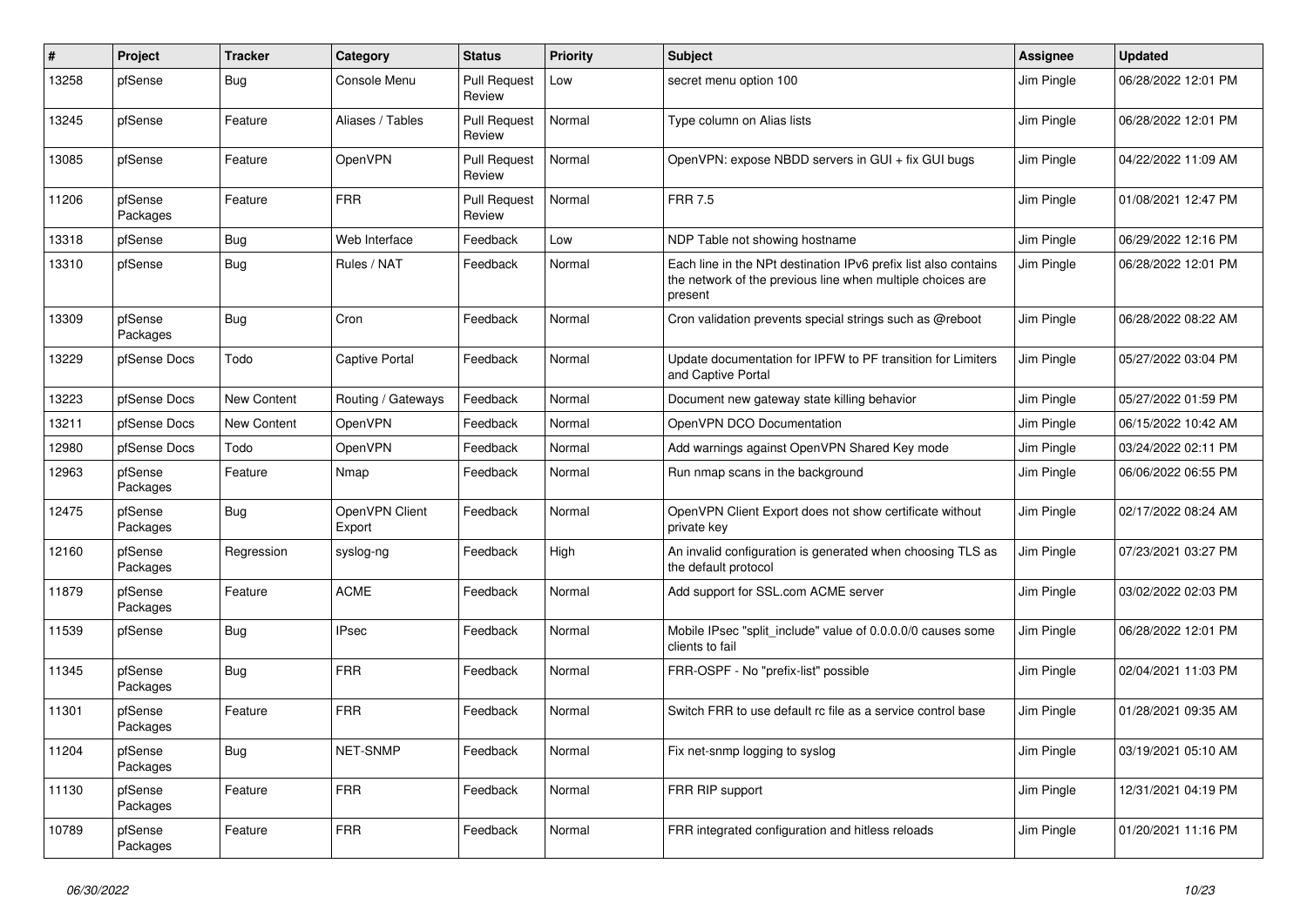| $\#$  | Project             | <b>Tracker</b> | Category                            | <b>Status</b>                 | <b>Priority</b> | <b>Subject</b>                                                                                                         | Assignee             | <b>Updated</b>      |
|-------|---------------------|----------------|-------------------------------------|-------------------------------|-----------------|------------------------------------------------------------------------------------------------------------------------|----------------------|---------------------|
| 9335  | pfSense<br>Packages | <b>Bug</b>     | haproxy                             | Feedback                      | Normal          | Stored XSS in HAProxy / haproxy listeners edit.php                                                                     | Jim Pingle           | 02/18/2019 09:35 AM |
| 8315  | pfSense<br>Packages | Bug            | Mail report                         | Feedback                      | Normal          | Mail Report mail report send() behavior different than<br>notify_via_smtp()                                            | Jim Pingle           | 09/24/2019 10:12 AM |
| 10892 | pfSense             | Bug            | Rules / NAT                         | <b>New</b>                    | Low             | Large number of VLAN/LANs make floating rules are to read                                                              | <b>Jared Dillard</b> | 02/01/2021 03:29 PM |
| 10429 | pfSense<br>Packages | Bug            | <b>Status Traffic Totals</b>        | New                           | Normal          | Status Traffic Total broken 2.4.5                                                                                      | Jared Dillard        | 02/27/2021 07:55 PM |
| 9537  | pfSense<br>Packages | Bug            | <b>Status Traffic Totals</b>        | New                           | Normal          | One month offset in displayed data between time changes                                                                | <b>Jared Dillard</b> | 05/01/2020 08:27 AM |
| 8349  | pfSense             | Feature        | <b>Traffic Graphs</b>               | <b>New</b>                    | Normal          | Show the actual numerical information (upload/download<br>speeds) in the traffic graph dashboard widget                | <b>Jared Dillard</b> | 02/28/2018 09:42 AM |
| 8274  | pfSense             | Feature        | <b>Traffic Graphs</b>               | New                           | Normal          | Reverse Inverse Traffic Graph View                                                                                     | <b>Jared Dillard</b> | 08/14/2019 10:31 AM |
| 7387  | pfSense             | <b>Bug</b>     | Dashboard                           | New                           | Low             | New Traffic Graph in dashboard resets inverted view to<br>normal view                                                  | <b>Jared Dillard</b> | 12/11/2021 08:14 PM |
| 7267  | pfSense<br>Packages | <b>Bug</b>     | <b>Status Traffic Totals</b>        | <b>New</b>                    | Normal          | Status Traffic Totals - Stacked Bar - Scale not high enough                                                            | <b>Jared Dillard</b> | 11/18/2020 07:38 AM |
| 6752  | pfSense<br>Packages | Todo           | <b>Status Traffic Totals</b>        | New                           | Low             | <b>Traffic Totals Data Summary Graph</b>                                                                               | <b>Jared Dillard</b> | 11/08/2017 08:58 AM |
| 6727  | pfSense             | Todo           | Web Interface                       | New                           | Very Low        | Missing file apple-touch-icon-precomposed.png?                                                                         | <b>Jared Dillard</b> | 08/18/2016 02:10 PM |
| 6697  | pfSense             | Todo           | Web Interface                       | New                           | Low             | White squares around the numeric values in the Status /<br>Queues page                                                 | <b>Jared Dillard</b> | 08/15/2016 03:19 AM |
| 6696  | pfSense             | <b>Bug</b>     | <b>Traffic Shaper</b><br>(ALTQ)     | New                           | Low             | Add configure link to Status > Queues error message if traffic<br>shaping not configured                               | <b>Jared Dillard</b> | 08/21/2019 08:55 AM |
| 6026  | pfSense             | <b>Bug</b>     | Rules / NAT                         | <b>New</b>                    | Low             | webinterface, firewall rules, wrapping of columns or visible<br>(horizontal) scrollbar needed when contents doesnt fit | <b>Jared Dillard</b> | 08/20/2019 03:40 PM |
| 5480  | pfSense             | Todo           | Web Interface                       | New                           | Low             | inconsistent display of default values in fields                                                                       | <b>Jared Dillard</b> | 03/01/2016 04:59 PM |
| 5367  | pfSense             | Bug            | Web Interface                       | New                           | Normal          | Safari repeatedly tries to reload dashboard                                                                            | <b>Jared Dillard</b> | 08/22/2016 11:08 AM |
| 1675  | pfSense             | Bug            | <b>Captive Portal</b>               | New                           | Normal          | Captive portal logout problems with pop-up blockers.                                                                   | Jared Dillard        | 03/28/2016 01:37 PM |
| 7400  | pfSense             | <b>Bug</b>     | <b>Traffic Graphs</b>               | Assigned                      | Normal          | Traffic Graphs show bad data on 2.3.3 1                                                                                | <b>Jared Dillard</b> | 12/31/2021 05:47 PM |
| 7398  | pfSense             | Feature        | <b>Traffic Graphs</b>               | Assigned                      | Normal          | Show average value of bandwidth in/out on Dashboard trafic<br>graph                                                    | <b>Jared Dillard</b> | 08/21/2019 08:56 AM |
| 6993  | pfSense             | <b>Bug</b>     | OpenVPN                             | New                           | Normal          | OpenVPN status error during CARP state transition                                                                      | James Webb           | 12/31/2021 05:44 PM |
| 13284 | pfSense<br>Packages | Feature        | FreeRADIUS                          | New                           | Normal          | Option to define "Issuer" in OPT configuration.                                                                        | Jakob<br>Nordgarden  | 06/19/2022 12:10 PM |
| 8072  | pfSense             | <b>Bug</b>     | <b>Traffic Shaper</b><br>(Limiters) | New                           | Normal          | Limiter / Queue mask issues?                                                                                           | Ivor Kreso           | 11/08/2017 07:56 PM |
| 13214 | pfSense<br>Packages | <b>Bug</b>     | node_exporter                       | <b>Pull Request</b><br>Review | Normal-package  | AttributeError: 'NoneType' object has no attribute 'text'                                                              | lan Grindley         | 05/25/2022 08:20 AM |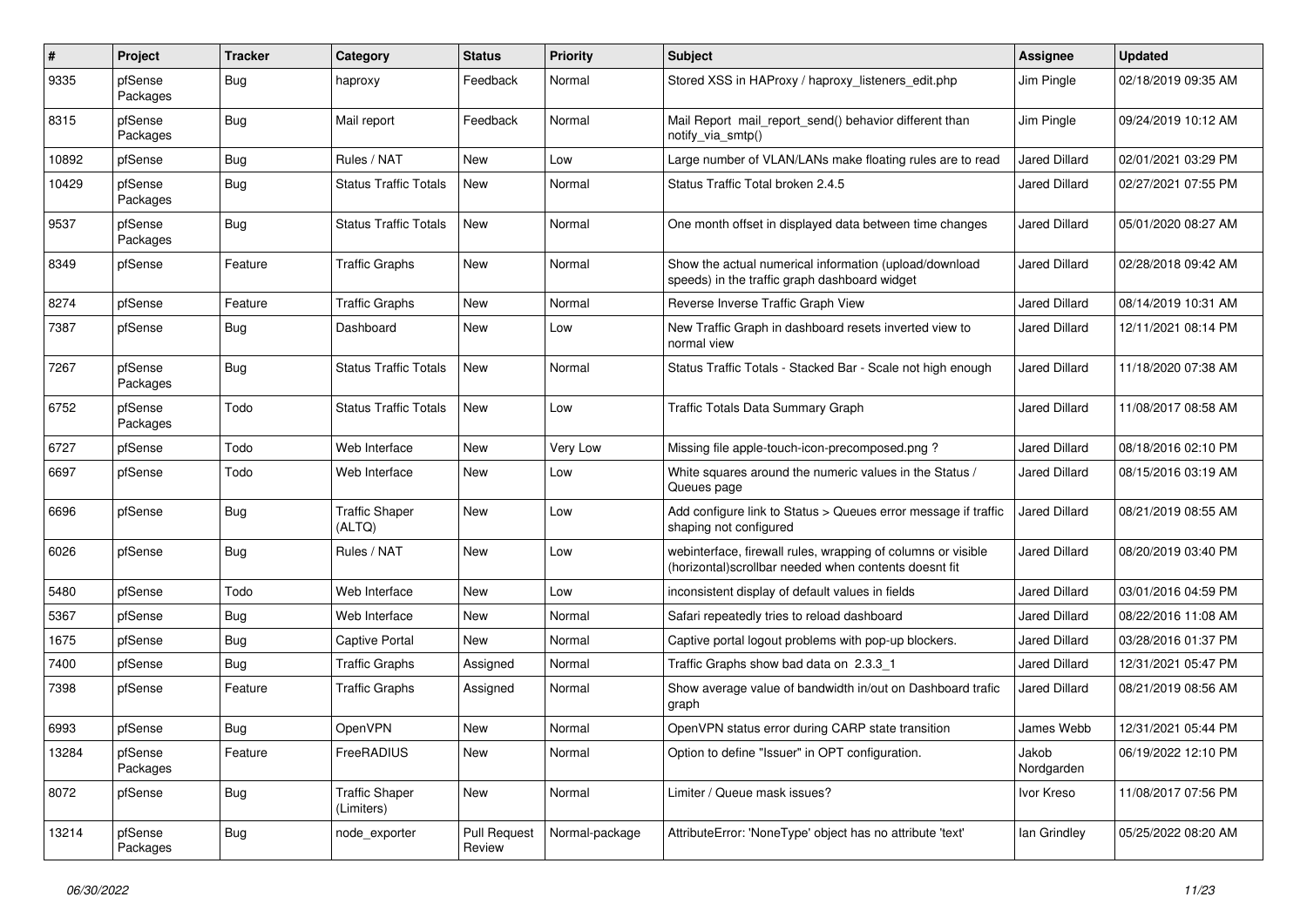| $\#$  | Project             | <b>Tracker</b> | Category           | <b>Status</b>                 | <b>Priority</b> | <b>Subject</b>                                                                                            | <b>Assignee</b>        | <b>Updated</b>      |
|-------|---------------------|----------------|--------------------|-------------------------------|-----------------|-----------------------------------------------------------------------------------------------------------|------------------------|---------------------|
| 6167  | pfSense             | Bug            | <b>IPsec</b>       | Confirmed                     | Normal          | IPsec IPComp not working                                                                                  | George<br>Neville-Neil | 09/22/2020 06:07 PM |
| 6873  | pfSense             | <b>Bug</b>     | DHCP (IPv6)        | <b>New</b>                    | Low             | radvd - Too many addresses in RDNSS section when<br>previously using DHCPv6                               | Dominic<br>McKeown     | 06/06/2018 10:45 AM |
| 13306 | pfSense<br>Packages | Todo           | <b>Nut</b>         | <b>New</b>                    | Normal          | Update NUT to version 2.8.0 to match FreeBSD Packages                                                     | Denny Page             | 06/27/2022 10:45 AM |
| 8309  | pfSense             | Feature        | Hardware / Drivers | New                           | Normal          | Include apuled driver to add support for LEDs on PC Engines<br>APU boards                                 | Darryn Storm           | 08/20/2019 08:47 AM |
| 13261 | pfSense<br>Packages | Bug            | sudo               | Feedback                      | Normal          | Input validation rejects empty "sudo" command list, but GUI<br>text says it can be empty                  | Christopher<br>Cope    | 06/27/2022 07:19 AM |
| 12924 | pfSense<br>Packages | <b>Bug</b>     | WireGuard          | <b>New</b>                    | Normal          | <b>DNS Resolver WireGuard ACL Inconsistency</b>                                                           | Christian<br>McDonald  | 04/10/2022 10:36 AM |
| 12760 | pfSense<br>Packages | Bug            | WireGuard          | <b>New</b>                    | Normal          | Link-local addresses disallowed on Wireguard interfaces                                                   | Christian<br>McDonald  | 02/07/2022 03:50 AM |
| 12756 | pfSense Docs        | Todo           | WireGuard          | New                           | Normal          | Feedback on pfSense Configuration Recipes - WireGuard<br>Remote Access VPN Configuration Example          | Christian<br>McDonald  | 05/31/2022 11:42 AM |
| 12715 | pfSense             | Bug            | Authentication     | <b>New</b>                    | Normal          | Long system startup time when LDAP is configured and<br>unavailable during startup.                       | Christian<br>McDonald  | 01/24/2022 05:50 AM |
| 12608 | pfSense<br>Packages | <b>Bug</b>     | WireGuard          | New                           | High            | WireGuard tunnels monitored by dpinger causing system to<br>stop routing completely in certain situations | Christian<br>McDonald  | 12/16/2021 03:14 PM |
| 12526 | pfSense<br>Packages | Feature        | WireGuard          | New                           | Normal          | <b>WireGuard Widget</b>                                                                                   | Christian<br>McDonald  | 11/17/2021 07:15 AM |
| 12525 | pfSense<br>Packages | Feature        | WireGuard          | <b>New</b>                    | Normal          | WireGuard Tunnel restore configuration                                                                    | Christian<br>McDonald  | 11/17/2021 07:15 AM |
| 12513 | pfSense<br>Packages | Feature        | WireGuard          | New                           | Normal          | WireGuard Utilization Status (Beyond Active Connection)                                                   | Christian<br>McDonald  | 12/22/2021 08:40 PM |
| 13205 | pfSense Docs        | New Content    | Backup / Restore   | Feedback                      | Normal          | <b>ZFS Boot Environment documentation</b>                                                                 | Christian<br>McDonald  | 05/31/2022 10:55 AM |
| 13115 | pfSense<br>Packages | Bug            | WireGuard          | Feedback                      | Normal          | WireGuard panic due to KBI changes in<br>'udp tun func t()"                                               | Christian<br>McDonald  | 05/15/2022 10:47 AM |
| 6651  | pfSense<br>Packages | Feature        | <b>FRR</b>         | Feedback                      | Normal          | Loopback interfaces                                                                                       | Christian<br>McDonald  | 12/25/2021 02:42 PM |
| 13093 | pfSense             | <b>Bug</b>     | Authentication     | In Progress                   | Normal          | LDAP authentication fails with extended query and RFC2307<br>group lookups enabled                        | Chris Linstruth        | 06/28/2022 06:09 PM |
| 12782 | pfSense             | Todo           | Build / Release    | New                           | Normal          | Disable compatibility flag                                                                                | <b>Brad Davis</b>      | 06/28/2022 12:01 PM |
| 12979 | pfSense<br>Packages | <b>Bug</b>     | Snort              | <b>Pull Request</b><br>Review | High            | Snort Rules Update Process Using Deprecated FreeBSD<br><b>Subdirectory Name</b>                           | <b>Bill Meeks</b>      | 03/24/2022 09:02 AM |
| 13096 | pfSense<br>Packages | Feature        | Snort              | Feedback                      | Normal          | Improve robustness of Snort Rules Update Log size limitation<br>logic                                     | <b>Bill Meeks</b>      | 04/25/2022 12:22 PM |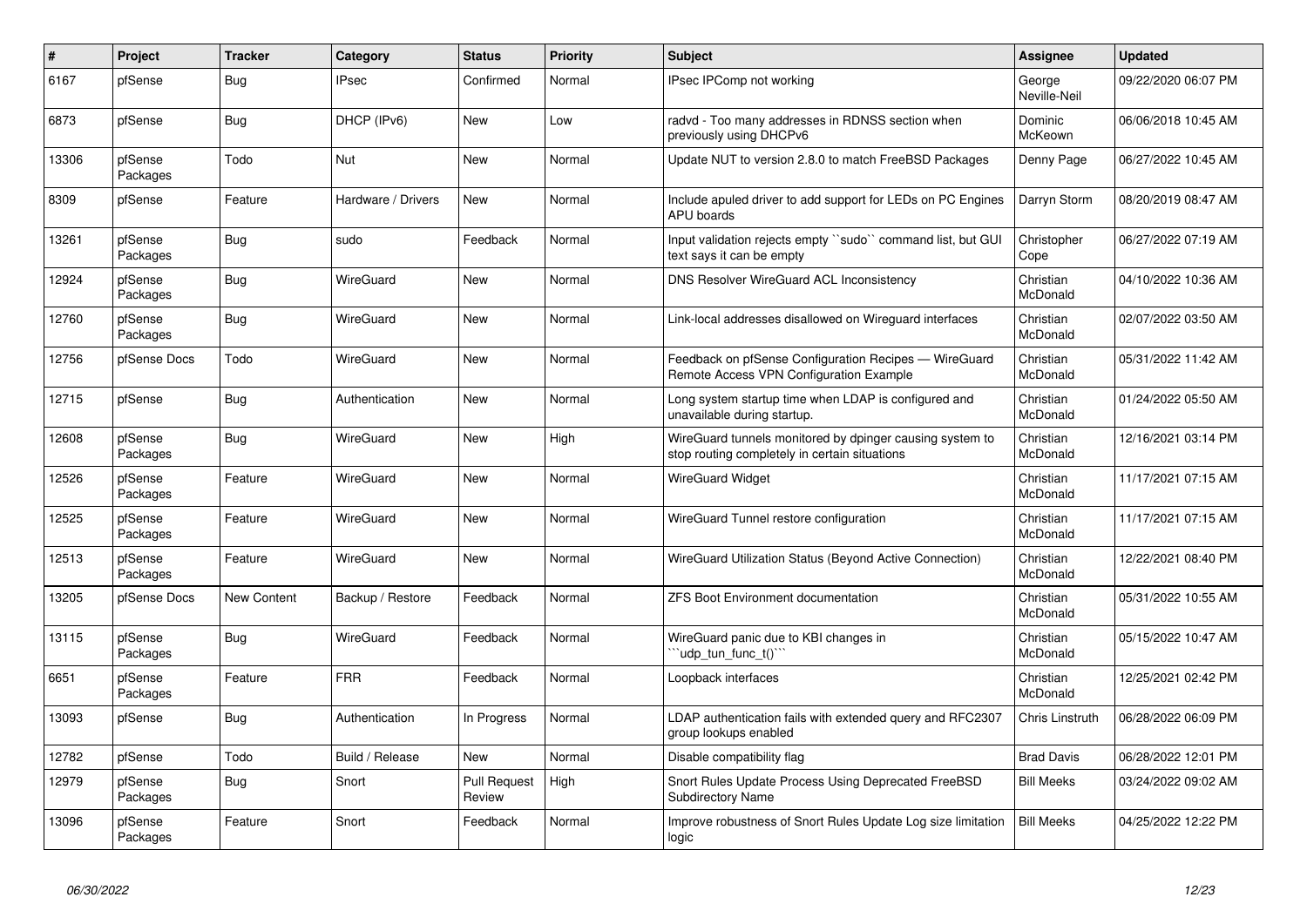| $\vert$ # | Project             | <b>Tracker</b> | Category                 | <b>Status</b> | <b>Priority</b> | <b>Subject</b>                                                                                                                          | <b>Assignee</b>                       | Updated             |
|-----------|---------------------|----------------|--------------------------|---------------|-----------------|-----------------------------------------------------------------------------------------------------------------------------------------|---------------------------------------|---------------------|
| 13095     | pfSense<br>Packages | Bug            | Snort                    | Feedback      | Normal          | Snort VRT change in Shared Object Rules path name results<br>in failure to extract and update Snort Shared Object Rules<br>when enabled | <b>Bill Meeks</b>                     | 04/25/2022 12:22 PM |
| 10199     | pfSense             | Todo           | <b>Translations</b>      | <b>New</b>    | <b>Very Low</b> | Improve Spanish translation interface                                                                                                   | Aluisco Miguel<br>Ricardo<br>Mastrapa | 01/22/2020 09:22 AM |
| 12573     | pfSense<br>Packages | Feature        | New Package<br>Request   | <b>New</b>    | Normal          | Dashboard widget with external connection map                                                                                           | aleksei<br>prokofiev                  | 12/07/2021 07:38 AM |
| 13322     | pfSense             | Feature        | Diagnostics              | New           | Low             | Define Packet Capture Protocol                                                                                                          |                                       | 06/30/2022 06:45 AM |
| 13320     | pfSense Plus        | <b>Bug</b>     | Gateways                 | New           | Normal          | IP aliases with a CARP VIP parent are not available as VIP<br>choices for gateway groups                                                |                                       | 06/29/2022 02:03 PM |
| 13311     | pfSense Docs        | New Content    | Troubleshooting          | New           | High            | Add troubleshooting tips for ZFS boot issues                                                                                            |                                       | 06/28/2022 11:04 AM |
| 13307     | pfSense             | Bug            | <b>PPP</b> Interfaces    | <b>New</b>    | High            | PPP interface custom reset date/time Hour and Minute fields<br>do not properly handle "0" value                                         |                                       | 06/28/2022 12:01 PM |
| 13305     | pfSense             | Feature        | Certificates             | New           | Normal          | Certificate Revocation page should show expiration date                                                                                 |                                       | 06/27/2022 10:26 AM |
| 13297     | pfSense             | Feature        | Routing                  | New           | Normal          | Support for Gateway Groups as Static Route destinations                                                                                 |                                       | 06/24/2022 07:41 AM |
| 13296     | pfSense             | Feature        | DHCP (IPv6)              | New           | Normal          | Add support for DHCP6 OPTION_PD_EXCLUDE (RFC 6603)                                                                                      |                                       | 06/24/2022 10:10 PM |
| 13294     | pfSense             | Feature        | Gateways                 | New           | Low             | Change gateway name                                                                                                                     |                                       | 06/22/2022 06:07 PM |
| 13293     | pfSense             | Feature        | OpenVPN                  | New           | Normal          | Option to set auth-gen-token in OpenVPN GUI                                                                                             |                                       | 06/21/2022 02:35 PM |
| 13292     | pfSense<br>Packages | Feature        | <b>ACME</b>              | New           | Normal          | Separator                                                                                                                               |                                       | 06/21/2022 12:06 PM |
| 13291     | pfSense Docs        | Todo           | Configuration            | New           | Low             | Notification documentation                                                                                                              |                                       | 06/21/2022 10:22 AM |
| 13289     | pfSense             | <b>Bug</b>     | Backup / Restore         | New           | Low             | Attempting to restore a 0 byte "config.xml" prints an error<br>that the file cannot be read                                             |                                       | 06/28/2022 12:01 PM |
| 13288     | pfSense             | Bug            | Configuration<br>Backend | New           | Normal          | Encode FreeRADIUS Custom Options                                                                                                        |                                       | 06/20/2022 10:36 AM |
| 13287     | pfSense             | Feature        | Configuration<br>Backend | New           | Normal          | Encode OpenVPN Custom Options                                                                                                           |                                       | 06/20/2022 10:33 AM |
| 13280     | pfSense             | Bug            | Unknown                  | New           | Normal          | Entries duplicated in /boot/loader.conf                                                                                                 |                                       | 06/19/2022 11:11 AM |
| 13279     | pfSense             | <b>Bug</b>     | Interfaces               | New           | Normal          | DHCP config override affects Gateway installation.                                                                                      |                                       | 06/17/2022 07:25 AM |
| 13277     | pfSense             | Bug            | <b>IGMP Proxy</b>        | New           | Normal          | IGMP Proxy webConfigurator Page Always Produces Error                                                                                   |                                       | 06/16/2022 07:50 PM |
| 13276     | pfSense             | <b>Bug</b>     | IGMP Proxy               | New           | Normal          | IGMP Proxy Error Message for Logging Links to System Log<br>Instead of Routing Log                                                      |                                       | 06/16/2022 07:48 PM |
| 13273     | pfSense             | <b>Bug</b>     | DHCP (IPv4)              | New           | Normal          | dholient can use conflicting recorded leases                                                                                            |                                       | 06/14/2022 11:07 AM |
| 13267     | pfSense             | <b>Bug</b>     | OpenVPN                  | New           | Normal          | dpinger continues to run on OpenVPN gateway after<br>OpenVPN service is stopped.                                                        |                                       | 06/12/2022 02:49 PM |
| 13264     | pfSense             | Feature        | <b>IPsec</b>             | <b>New</b>    | Normal          | IPSec Phase2 select multiple PFS key groups                                                                                             |                                       | 06/10/2022 04:29 PM |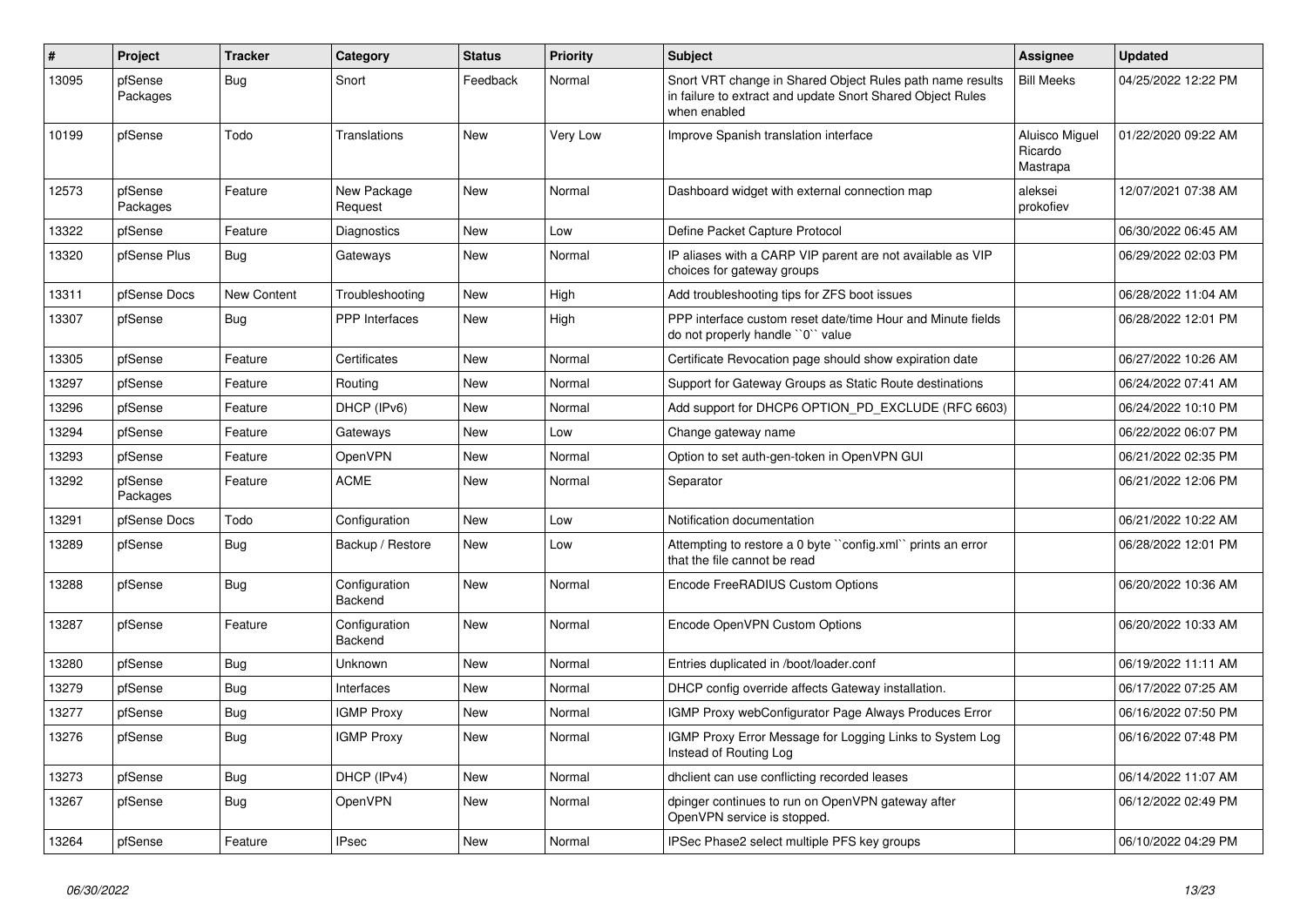| $\#$  | Project             | <b>Tracker</b> | Category              | <b>Status</b> | <b>Priority</b> | <b>Subject</b>                                                                                   | <b>Assignee</b> | <b>Updated</b>      |
|-------|---------------------|----------------|-----------------------|---------------|-----------------|--------------------------------------------------------------------------------------------------|-----------------|---------------------|
| 13263 | pfSense             | <b>Bug</b>     | DHCP (IPv4)           | <b>New</b>    | Low             | Deleting a static DHCP entry when the related IP is not in the<br>arp table spams the log        |                 | 06/10/2022 11:18 AM |
| 13260 | pfSense             | Feature        | Authentication        | New           | Normal          | Add support for OpenVPN static-challenge                                                         |                 | 06/09/2022 02:04 PM |
| 13256 | pfSense             | Feature        | DHCP (IPv4)           | New           | Normal          | Better handling of duplicate IPs in static DHCP assignments                                      |                 | 06/11/2022 04:51 PM |
| 13254 | pfSense             | <b>Bug</b>     | <b>DNS Resolver</b>   | New           | Normal          | DNS resolver does not update "unbound.conf" file during link<br>down events                      |                 | 06/28/2022 12:01 PM |
| 13253 | pfSense             | <b>Bug</b>     | DHCP (IPv6)           | New           | Normal          | 'dhcp6c'' is not restarted when applying settings when<br>multiple WANs are configured for DHCP6 |                 | 06/28/2022 12:01 PM |
| 13252 | pfSense             | <b>Bug</b>     | Upgrade               | New           | Normal          | reduce frequency of php-fpm socket connection attempts from<br>check reload status               |                 | 06/12/2022 11:11 AM |
| 13249 | pfSense             | <b>Bug</b>     | Console Menu          | New           | Normal          | Running playback comands multiple times results in PHP<br>error                                  |                 | 06/06/2022 07:02 AM |
| 13248 | pfSense             | Regression     | DHCP (IPv6)           | New           | Normal          | IPv6 Router Advertisements runs when config.xml does not<br>contain an entry for the interface   |                 | 06/05/2022 07:44 PM |
| 13247 | pfSense<br>Packages | <b>Bug</b>     | open-vm-tools         | New           | Low             | Open-VM-Tools service actions do not work                                                        |                 | 06/05/2022 07:09 PM |
| 13246 | pfSense<br>Packages | Feature        | iperf                 | <b>New</b>    | Normal          | iperf3 service controls do not work                                                              |                 | 06/05/2022 06:51 PM |
| 13244 | pfSense             | Feature        | Web Interface         | New           | Normal          | Add help text under Timezone settings in the GUI                                                 |                 | 06/03/2022 01:00 PM |
| 13242 | pfSense             | Feature        | Gateway Monitoring    | New           | Normal          | Enhancements to static route creation/deletion for dpinger<br>monitor IPs                        |                 | 06/03/2022 11:20 AM |
| 13237 | pfSense             | Bug            | DHCP (IPv6)           | New           | Normal          | dhcp6c script cannot be executed safely                                                          |                 | 06/01/2022 11:20 AM |
| 13236 | pfSense Docs        | Todo           | Products              | New           | Normal          | Document link speed limitations with igc and ix on 6100/4100                                     |                 | 05/31/2022 05:53 PM |
| 13227 | pfSense             | Feature        | <b>IPsec</b>          | New           | High            | Enable IPSec Virtual IP Pool assignment by Radius for Mobile<br>Users - SIMPLE FIX               |                 | 05/27/2022 10:15 AM |
| 13224 | pfSense             | <b>Bug</b>     | Notifications         | New           | Normal          | Email notification flood when UPS (NUT) and WAN send<br>notifications                            |                 | 05/27/2022 01:58 AM |
| 13222 | pfSense             | <b>Bug</b>     | UPnP/NAT-PMP          | New           | Normal          | CARP IP does not listen for NAT-PMP packets                                                      |                 | 05/26/2022 02:28 PM |
| 13220 | pfSense             | Feature        | Captive Portal        | New           | Very Low        | Voucher per-roll bandwidth restrictions and traffic quotas                                       |                 | 05/26/2022 08:16 AM |
| 13219 | pfSense             | Feature        | <b>Captive Portal</b> | New           | Very Low        | Enable/Disable single voucher roll                                                               |                 | 05/26/2022 08:14 AM |
| 13207 | pfSense<br>Packages | Feature        | pfBlockerNG           | <b>New</b>    | Normal          | The feed column on the Alerts page is confusing                                                  |                 | 05/24/2022 04:56 AM |
| 13206 | pfSense Plus        | <b>Bug</b>     | Hardware / Drivers    | New           | Normal          | SG-3100 LED GPIO hangs                                                                           |                 | 06/11/2022 07:01 PM |
| 13202 | pfSense<br>Packages | Bug            | pfBlockerNG           | <b>New</b>    | Normal          | Missing Protocols on IP Feed Groups Advanced<br>Inbound/Outbound Firewall Rule settings          |                 | 05/23/2022 08:58 AM |
| 13201 | pfSense<br>Packages | Feature        | pfBlockerNG           | <b>New</b>    | Normal          | Add FireHol Security IP Feeds                                                                    |                 | 05/23/2022 06:34 AM |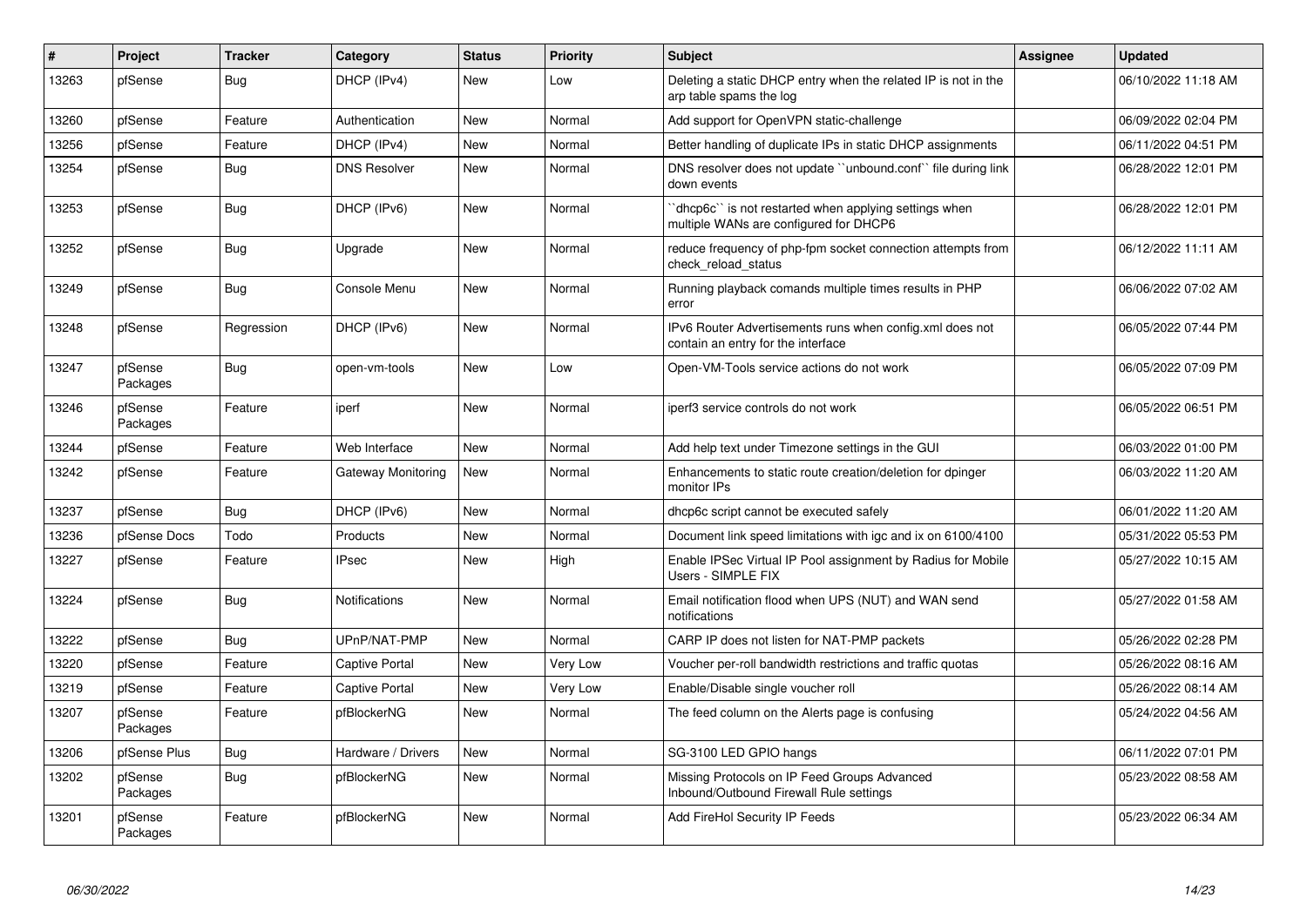| $\pmb{\#}$ | Project             | <b>Tracker</b> | Category      | <b>Status</b> | <b>Priority</b> | <b>Subject</b>                                                                                                                         | Assignee | <b>Updated</b>      |
|------------|---------------------|----------------|---------------|---------------|-----------------|----------------------------------------------------------------------------------------------------------------------------------------|----------|---------------------|
| 13200      | pfSense<br>Packages | Feature        | pfBlockerNG   | <b>New</b>    | Normal          | Custom DNS Servers for Alert settings                                                                                                  |          | 05/23/2022 06:16 AM |
| 13199      | pfSense<br>Packages | Feature        | pfBlockerNG   | <b>New</b>    | Normal          | Feed groups should not have the first listing in the group bar                                                                         |          | 05/23/2022 06:03 AM |
| 13198      | pfSense<br>Packages | Feature        | pfBlockerNG   | <b>New</b>    | Normal          | Dark Theme Styling issues - Alerts White bar                                                                                           |          | 05/23/2022 06:05 AM |
| 13197      | pfSense<br>Packages | Feature        | pfBlockerNG   | New           | Normal          | Put a Single donation link and a proper patreon lin in the<br>pfBlocker Support Banner / Widget                                        |          | 05/23/2022 05:35 AM |
| 13196      | pfSense<br>Packages | Feature        | pfBlockerNG   | New           | Normal          | remove NoVirusThanks feed                                                                                                              |          | 05/23/2022 06:05 AM |
| 13195      | pfSense<br>Packages | Feature        | pfBlockerNG   | New           | Normal          | Dedicated website for Feed mangement - Community Driven                                                                                |          | 05/23/2022 05:22 AM |
| 13194      | pfSense<br>Packages | <b>Bug</b>     | pfBlockerNG   | New           | Normal          | Remove dead Malc0de feed                                                                                                               |          | 05/23/2022 05:16 AM |
| 13187      | pfSense             | Documentation  | Upgrade       | New           | Normal          | Azure Frequently asked questions                                                                                                       |          | 05/20/2022 06:52 AM |
| 13180      | pfSense<br>Packages | <b>Bug</b>     | pfBlockerNG   | New           | High            | High CPU Utilization with pfb_filter <sup>[]</sup> since PfBlockerNG<br>update to devel 3.1.0 4                                        |          | 06/14/2022 08:00 AM |
| 13179      | pfSense<br>Packages | Feature        | pfBlockerNG   | New           | High            | Search based on CIDR                                                                                                                   |          | 05/17/2022 09:45 AM |
| 13168      | pfSense             | Feature        | Dashboard     | New           | Low             | Multiple Dashboard views for a single user                                                                                             |          | 05/16/2022 07:53 AM |
| 13167      | pfSense             | <b>Bug</b>     | Dynamic DNS   | <b>New</b>    | Normal          | phpDynDNS: DigitalOcean ddns update fails (bad request,<br>invalid character '-' in request_id)                                        |          | 06/16/2022 09:30 PM |
| 13161      | pfSense             | Feature        | Web Interface | New           | Very Low        | FLASH PORT'S LED button, to help quickly find port that<br>need to be connected to patch&cable                                         |          | 05/14/2022 06:35 AM |
| 13159      | pfSense             | Todo           | Web Interface | New           | Very Low        | Decrease distance between img-buttons in webGUI to<br>eliminate mistake entry                                                          |          | 05/14/2022 06:52 AM |
| 13158      | pfSense             | <b>Bug</b>     | Web Interface | New           | Normal          | Input validation error when applying limiter changes                                                                                   |          | 05/14/2022 05:32 PM |
| 13156      | pfSense<br>Packages | Regression     | pfBlockerNG   | New           | Normal          | pfBlockerNG IP block stats do not work                                                                                                 |          | 06/29/2022 07:00 AM |
| 13144      | pfSense             | Bug            | Rules / NAT   | New           | Very Low        | Firewall rule entries can get out of sync when entries are<br>deleted while other administrators are editing entries<br>simultaneously |          | 05/10/2022 07:26 AM |
| 13141      | pfSense<br>Packages | <b>Bug</b>     | squidguard    | New           | Normal          | wrong page squidguard block                                                                                                            |          | 05/09/2022 05:33 PM |
| 13138      | pfSense<br>Packages | Feature        | pfBlockerNG   | New           | Normal          | DNS over HTTPS/TLS Blocking should be removed from<br>SafeSearch                                                                       |          | 05/07/2022 02:52 AM |
| 13137      | pfSense<br>Packages | Feature        | pfBlockerNG   | New           | Normal          | ckuethe/doh-blocklist.txt add to DoH feeds                                                                                             |          | 05/07/2022 02:39 AM |
| 13136      | pfSense<br>Packages | Feature        | pfBlockerNG   | New           | Normal          | Add crypt0rr DNS-over-HTTPS (DOH) provider list feeds                                                                                  |          | 05/07/2022 02:27 AM |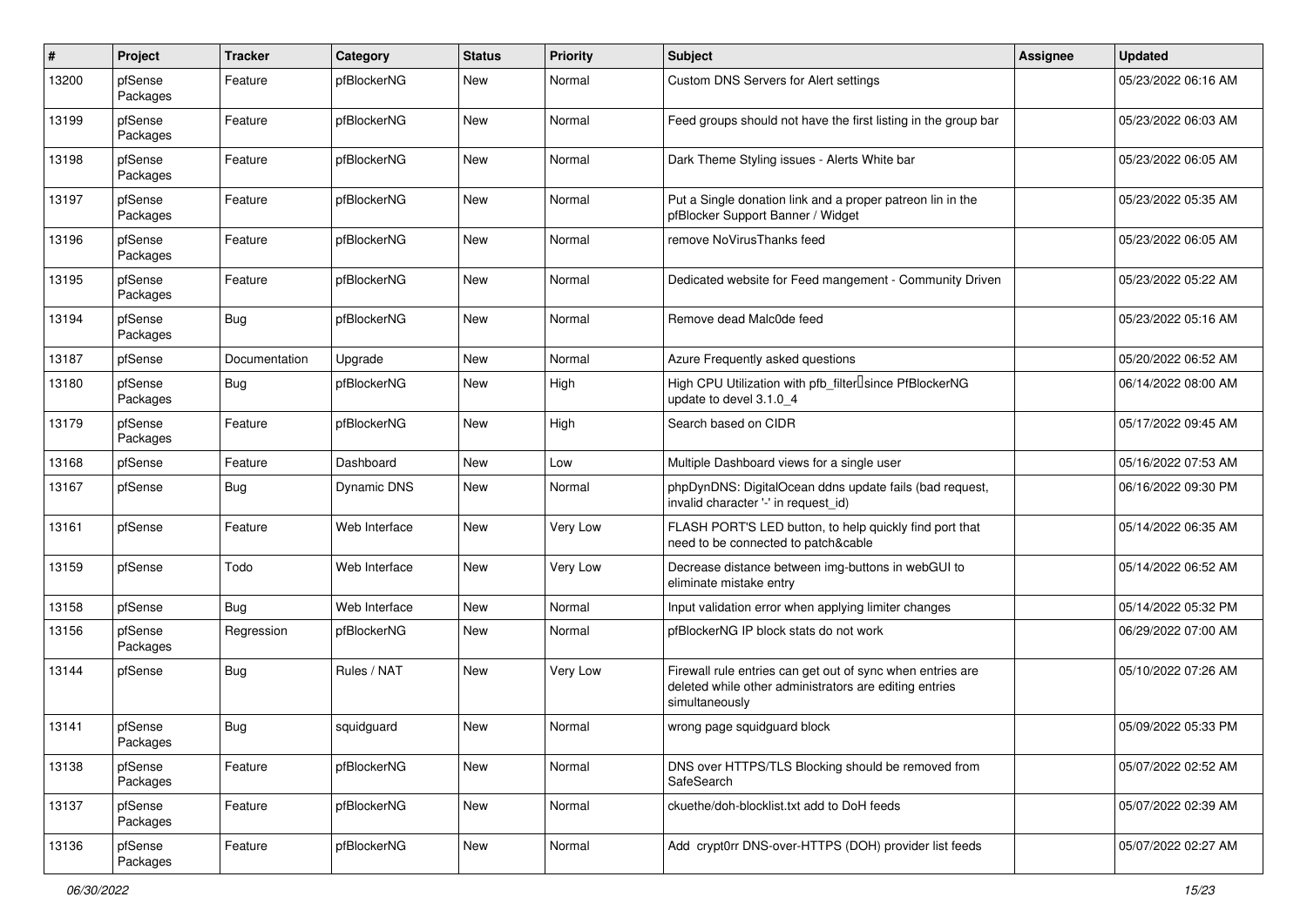| #     | Project             | <b>Tracker</b> | Category                        | <b>Status</b> | <b>Priority</b> | <b>Subject</b>                                                                                                     | Assignee | <b>Updated</b>      |
|-------|---------------------|----------------|---------------------------------|---------------|-----------------|--------------------------------------------------------------------------------------------------------------------|----------|---------------------|
| 13128 | pfSense<br>Packages | <b>Bug</b>     | Zabbix                          | New           | Normal          | Zabbix Agent 6: HA Server Setup                                                                                    |          | 05/05/2022 01:55 AM |
| 13110 | pfSense             | Bug            | CARP                            | New           | Very Low        | changing CARP VIP address does not update outbound NAT<br>interface IP                                             |          | 05/03/2022 02:52 PM |
| 13091 | pfSense             | Feature        | OpenVPN                         | New           | Normal          | RFE: Ability to specify the order of OpenVPN Authentication<br>servers                                             |          | 04/22/2022 04:30 PM |
| 13087 | pfSense             | Bug            | OpenVPN                         | New           | Normal          | OpenVPN Server: hide WINS servers list when netbios option<br>is unchecked while WINS servers is checked           |          | 04/22/2022 10:29 AM |
| 13076 | pfSense             | <b>Bug</b>     | Gateway Monitoring              | New           | Normal          | Marking a gateway as down does not affect IPsec entries<br>using gateway groups                                    |          | 06/28/2022 12:01 PM |
| 13074 | pfSense Plus        | <b>Bug</b>     | Cryptographic<br>Modules        | New           | Normal          | AES-GCM with SafeXcel on Netgate 2100 causes MBUF<br>overload                                                      |          | 06/12/2022 11:14 AM |
| 13073 | pfSense<br>Packages | <b>Bug</b>     | Squid                           | New           | Normal          | ClamAV - clamd dies with high CPU load and thus the<br>C-ICAP of squid-reverse proxy causes http:500 errors        |          | 04/19/2022 05:38 AM |
| 13068 | pfSense             | <b>Bug</b>     | Aliases / Tables                | New           | Normal          | Error loading rules when URL Table IPs content is empty                                                            |          | 04/17/2022 09:07 PM |
| 13067 | pfSense             | <b>Bug</b>     | <b>FilterDNS</b>                | New           | Normal          | filterdns resolve interval is twice the intended value                                                             |          | 04/17/2022 07:45 PM |
| 13058 | pfSense             | Todo           | Rules / NAT                     | New           | Normal          | Add static routes and directly connected networks back to<br>policy route negation rules                           |          | 04/13/2022 08:05 AM |
| 13053 | pfSense<br>Packages | <b>Bug</b>     | <b>ACME</b>                     | <b>New</b>    | Normal          | LoopiaAPI error handling                                                                                           |          | 05/05/2022 10:58 AM |
| 13051 | pfSense             | Bug            | <b>Traffic Shaper</b><br>(ALTQ) | New           | Normal          | Firewall traffic shaper by interface selection unknow                                                              |          | 04/12/2022 07:03 AM |
| 13046 | pfSense             | Bug            | Rules / NAT                     | New           | Normal          | Floating rule applied to IPv6 interface with a SLAAC DHCPv6<br>gateway reports error on boot                       |          | 04/11/2022 09:50 AM |
| 13045 | pfSense<br>Packages | <b>Bug</b>     | WireGuard                       | New           | Normal          | Firewall floating rules ignore WireGuard traffic                                                                   |          | 04/11/2022 09:40 AM |
| 13044 | pfSense<br>Packages | Feature        | Mail report                     | New           | Normal          | Customized reporting                                                                                               |          | 04/11/2022 09:22 AM |
| 13043 | pfSense<br>Packages | <b>Bug</b>     | WireGuard                       | New           | Normal          | OSPF over Wireguard interface doesn't populate neighbors<br>after reboot                                           |          | 04/11/2022 09:22 AM |
| 13039 | pfSense<br>Packages | Feature        | AWS VPC                         | New           | Normal          | Handle transit gateway VPNs in the AWS VPN wizard                                                                  |          | 04/11/2022 07:31 AM |
| 13018 | pfSense<br>Packages | <b>Bug</b>     | pfBlockerNG                     | New           | Normal          | TLD and DNSBL Safesearch DOH conflict disables TLD block<br>when conflicting DOH FQDN is deselected or whitelisted |          | 04/01/2022 05:59 PM |
| 13017 | pfSense             | Feature        | Packet Capture                  | New           | Normal          | Packet capture: add preview results while capture is running                                                       |          | 04/09/2022 11:08 AM |
| 13016 | pfSense Docs        | New Content    | Virtualization                  | New           | Normal          | Workaround for bandwith issues since 2.6 when installed in<br>Hyper-V                                              |          | 04/01/2022 01:06 PM |
| 13009 | pfSense             | Feature        | OpenVPN                         | New           | Normal          | Add option for multiple remote addresses to OpenVPN Client                                                         |          | 03/31/2022 12:42 PM |
| 13003 | pfSense             | <b>Bug</b>     | Hardware / Drivers              | New           | Normal          | Malicious Driver Detection event on ixl driver                                                                     |          | 06/25/2022 05:00 PM |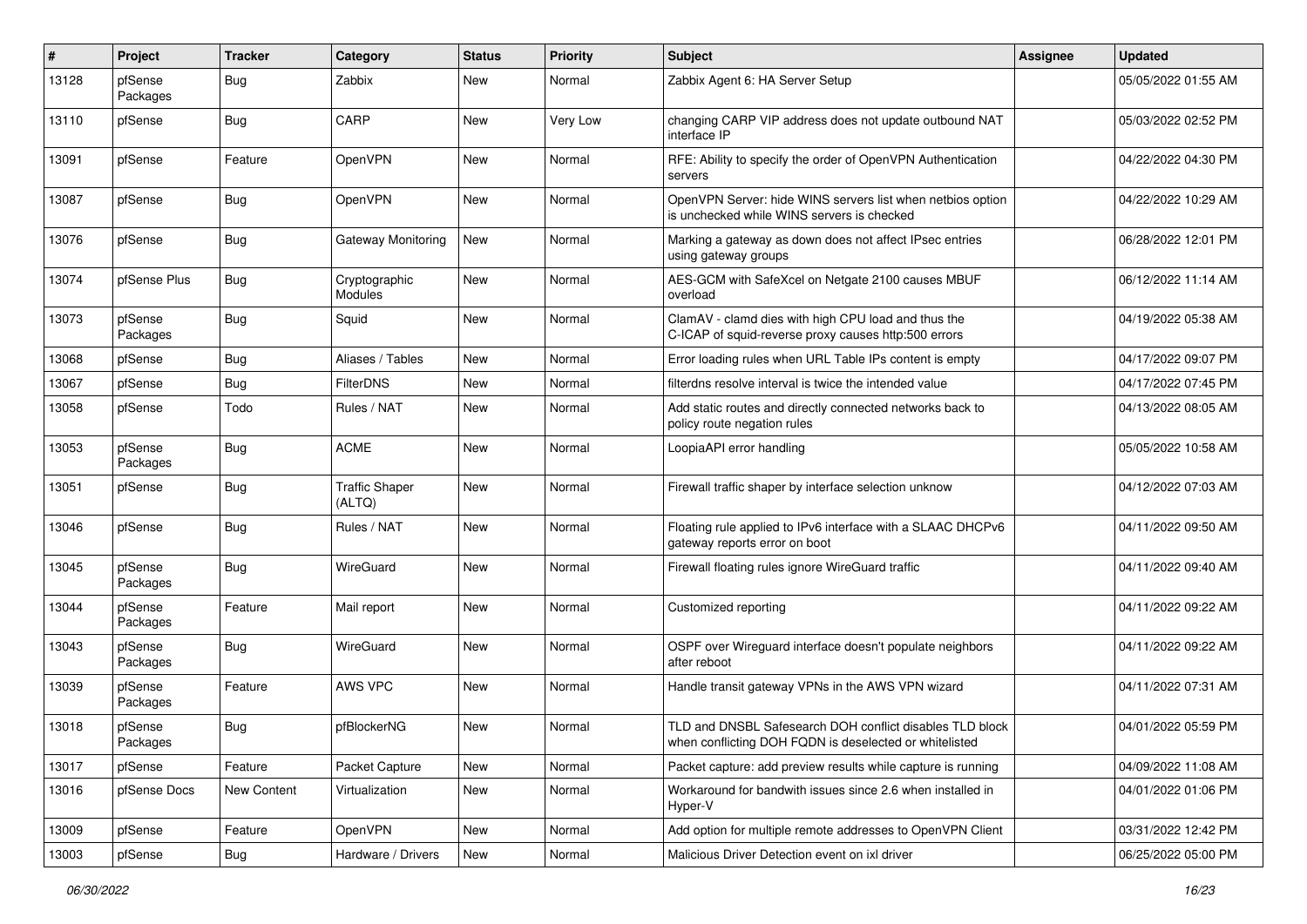| $\vert$ # | Project             | <b>Tracker</b> | Category                                        | <b>Status</b> | <b>Priority</b> | <b>Subject</b>                                                                                 | Assignee | Updated             |
|-----------|---------------------|----------------|-------------------------------------------------|---------------|-----------------|------------------------------------------------------------------------------------------------|----------|---------------------|
| 13000     | pfSense             | Bug            | IPsec                                           | New           | Low             | IPsec AES-GCM encryption algorithm "Key Length" field<br>should be labeled "ICV Length"        |          | 03/30/2022 07:40 AM |
| 12982     | pfSense<br>Packages | Bug            | FreeRADIUS                                      | New           | Normal          | FreeRadius RadReply table entries missing from pf                                              |          | 06/19/2022 05:38 PM |
| 12974     | pfSense Plus        | <b>Bug</b>     | Installer                                       | <b>New</b>    | Normal          | Typing anything into 1100/2100 recovery installer causes<br>process to stop                    |          | 06/05/2022 04:10 PM |
| 12960     | pfSense             | <b>Bug</b>     | Installer                                       | <b>New</b>    | Normal          | VGA installer image defaults to serial console, serial console<br>is default in GUI settings   |          | 06/28/2022 12:01 PM |
| 12950     | pfSense             | Bug            | Routing                                         | New           | Normal          | OpenVPN as default gateway does not get set at boot time                                       |          | 04/09/2022 05:46 PM |
| 12938     | pfSense             | <b>Bug</b>     | <b>IPv6 Router</b><br>Advertisements<br>(RADVD) | <b>New</b>    | Normal          | MaxRtrAdvInterval would allow stale DNS servers to be<br>deleted faster                        |          | 03/12/2022 09:37 AM |
| 12932     | pfSense<br>Packages | Feature        | pfBlockerNG                                     | New           | High            | pfblockerng per user whitelist                                                                 |          | 03/11/2022 11:08 AM |
| 12927     | pfSense             | Bug            | OpenVPN                                         | New           | Normal          | OpenVPN with OCSP enabled allows connections with<br>revoked certificates                      |          | 03/24/2022 08:22 AM |
| 12922     | pfSense             | <b>Bug</b>     | DHCP (IPv4)                                     | <b>New</b>    | Normal          | Classless static routes received on DHCP WAN can override<br>chosen default gateway            |          | 03/28/2022 10:08 AM |
| 12918     | pfSense<br>Packages | Feature        | pfBlockerNG                                     | New           | Normal          | pfBlockerNG-devel changes from xmlrpc sync do not take<br>effect immediately                   |          | 03/07/2022 02:29 PM |
| 12905     | pfSense             | <b>Bug</b>     | Web Interface                                   | New           | Normal          | Add VLAN Re-assignment to Import Interface Mismatch<br>Wizard                                  |          | 03/07/2022 08:05 AM |
| 12903     | pfSense             | Feature        | Notifications                                   | New           | Normal          | alternative authentication methods for email notifications?                                    |          | 03/07/2022 07:52 AM |
| 12899     | pfSense<br>Packages | Bug            | Suricata                                        | New           | Normal          | Suricata doesn't honor Pass List                                                               |          | 03/04/2022 01:22 PM |
| 12894     | pfSense Plus        | <b>Bug</b>     | Certificates                                    | <b>New</b>    | Low             | duplicating freshly created certificates through refreshing                                    |          | 03/03/2022 02:35 PM |
| 12889     | pfSense<br>Packages | Feature        | <b>FRR</b>                                      | New           | Normal          | FRR GUI add set ipv6 next-hop global                                                           |          | 03/02/2022 06:10 AM |
| 12888     | pfSense             | <b>Bug</b>     | Rules / NAT                                     | <b>New</b>    | Normal          | pfSense sends un-NATed packets during OpenVPN startup                                          |          | 03/01/2022 03:13 PM |
| 12883     | pfSense Docs        | Todo           | <b>DNS</b>                                      | New           | Normal          | Feedback on Services - DNS Resolver - Host Overrides                                           |          | 02/28/2022 07:54 PM |
| 12875     | pfSense             | Bug            | Package System                                  | New           | Normal          | Import zabbix-agent6 and zabbix-proxy6 from FreeBSD Ports                                      |          | 05/28/2022 06:50 PM |
| 12874     | pfSense             | Feature        | OpenVPN                                         | <b>New</b>    | Normal          | OpenVPN RADIUS Framed-Pool                                                                     |          | 02/25/2022 02:24 PM |
| 12861     | pfSense Docs        | Correction     | Hardware                                        | New           | Normal          | pfSense hardware tuning guide references obsolete interface<br>loader variable & buffer limits |          | 02/23/2022 05:31 PM |
| 12860     | pfSense<br>Packages | Feature        | New Package<br>Request                          | <b>New</b>    | Normal          | add mmc-utils package to all images                                                            |          | 02/24/2022 07:18 AM |
| 12859     | pfSense<br>Packages | Feature        | Zabbix                                          | New           | Normal          | Add Zabbix 6.0 LTS (agent and proxy) packages                                                  |          | 02/23/2022 07:11 AM |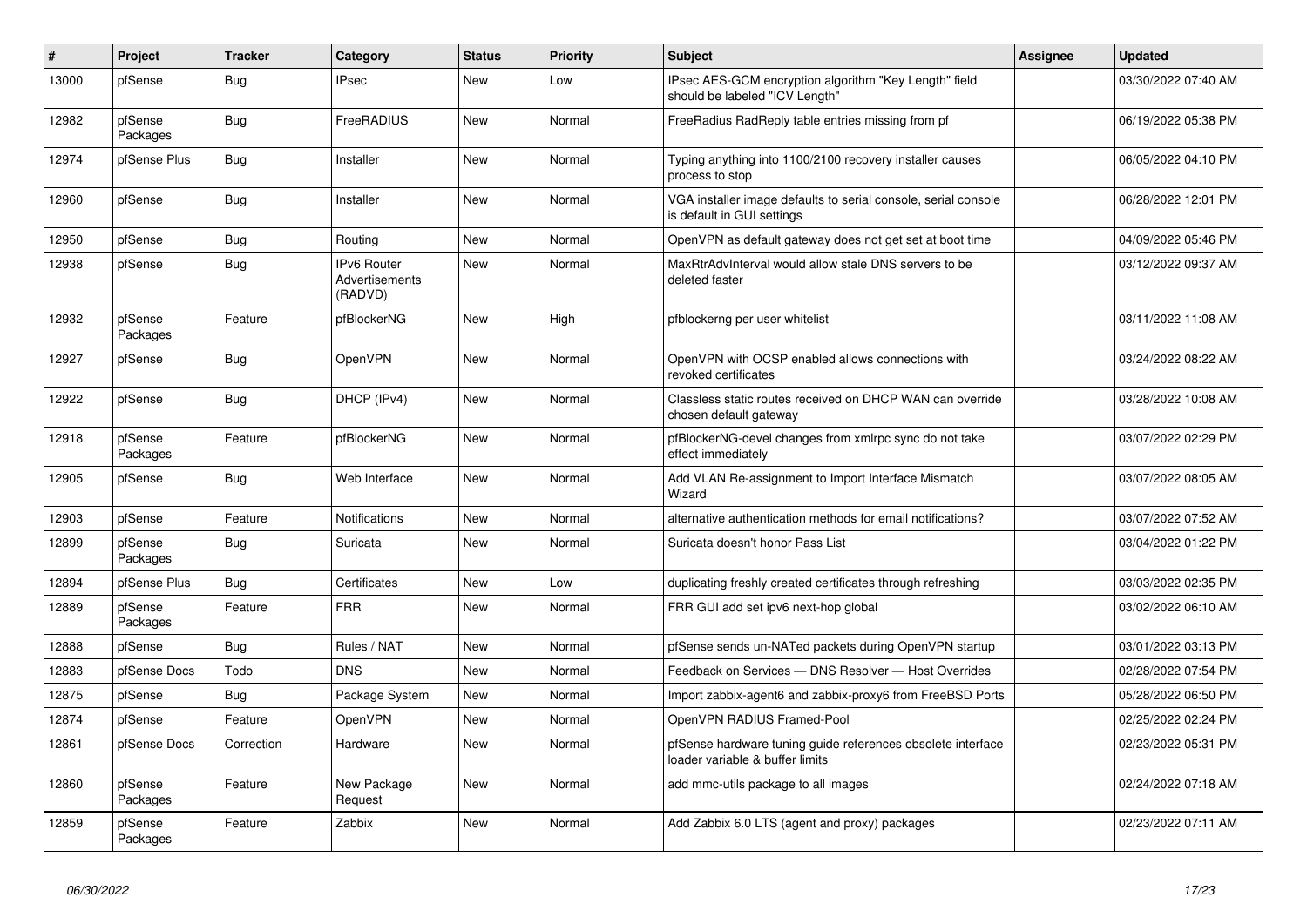| $\#$  | Project             | <b>Tracker</b> | Category           | <b>Status</b> | <b>Priority</b> | <b>Subject</b>                                                                                                                       | Assignee | <b>Updated</b>      |
|-------|---------------------|----------------|--------------------|---------------|-----------------|--------------------------------------------------------------------------------------------------------------------------------------|----------|---------------------|
| 12857 | pfSense             | <b>Bug</b>     | Gateways           | New           | Normal          | Firewall gateway goes away when making changes to<br>Bridge0 device                                                                  |          | 02/27/2022 11:20 AM |
| 12850 | pfSense             | Bug            | Routing            | New           | Low             | Console error during boot: "route: route has not been found"                                                                         |          | 02/22/2022 08:27 AM |
| 12848 | pfSense             | Feature        | Dynamic DNS        | New           | Normal          | Evaluation of the DynDNS "Result Match" string                                                                                       |          | 02/22/2022 02:01 AM |
| 12845 | pfSense<br>Packages | <b>Bug</b>     | softflowd          | New           | Normal          | softflowd wrong vlan tag                                                                                                             |          | 02/21/2022 10:40 AM |
| 12832 | pfSense Plus        | Feature        | Hardware / Drivers | New           | Very Low        | 6100 configurable Blinking Blue LED                                                                                                  |          | 02/22/2022 07:30 AM |
| 12828 | pfSense             | <b>Bug</b>     | Wireless           | New           | Normal          | pfSense keeps crashing (Fatal trap 12: page fault while in<br>kernel mode)                                                           |          | 02/21/2022 07:55 AM |
| 12823 | pfSense             | <b>Bug</b>     | DHCP (IPv6)        | New           | Normal          | Multiple DHCP6 WAN connections PPPoE interface<br>'defached' status                                                                  |          | 02/18/2022 05:39 AM |
| 12822 | pfSense<br>Packages | <b>Bug</b>     | pfBlockerNG        | New           | Normal          | IPv4 Source ASN format not working                                                                                                   |          | 02/18/2022 10:47 AM |
| 12813 | pfSense             | Feature        | Installer          | New           | Low             | Recover extra data in the installer                                                                                                  |          | 02/17/2022 07:52 AM |
| 12812 | pfSense<br>Packages | Feature        | arpwatch           | New           | Normal          | Would it be helpful if the FreeBSD net-mgmt/arpwatch port<br>had an option to use mail/dma for mail delivery?                        |          | 02/16/2022 06:09 PM |
| 12806 | pfSense<br>Packages | Todo           | node exporter      | New           | Normal          | Update node exporter to 1.3.1                                                                                                        |          | 02/15/2022 05:26 PM |
| 12805 | pfSense Docs        | New Content    | General            | New           | Very Low        | Add documentation about what triggers a notfication                                                                                  |          | 02/15/2022 05:10 PM |
| 12804 | pfSense Docs        | New Content    | General            | New           | Very Low        | Create Slack documentation                                                                                                           |          | 02/15/2022 04:59 PM |
| 12797 | pfSense             | <b>Bug</b>     | UPnP/NAT-PMP       | New           | Normal          | UPnP+STUN forms invalid outbound NAT rules using the<br>external address discovered from STUN                                        |          | 02/15/2022 01:01 PM |
| 12791 | pfSense Docs        | New Content    | <b>Diagnostics</b> | New           | Normal          | Diagnostic Information for Support (pfSense)                                                                                         |          | 02/13/2022 08:49 PM |
| 12789 | pfSense<br>Packages | Feature        | <b>ACME</b>        | New           | Very Low        | Show expiration date of certificates in the ACME package list                                                                        |          | 02/14/2022 09:20 AM |
| 12787 | pfSense Docs        | Todo           | <b>IPsec</b>       | New           | Normal          | Feedback on pfSense Configuration Recipes - Routing<br>Internet Traffic Through a Site-to-Site IPsec Tunnel                          |          | 02/11/2022 11:28 PM |
| 12774 | pfSense             | Bug            | Backup / Restore   | New           | Normal          | Picture widget image is not saved in backup                                                                                          |          | 04/04/2022 04:48 AM |
| 12768 | pfSense             | Feature        | Upgrade            | New           | Normal          | pfSense-repo: Make sure default config file exists                                                                                   |          | 06/28/2022 12:01 PM |
| 12767 | pfSense<br>Packages | <b>Bug</b>     | Avahi              | New           | Normal          | Package radavahi-daemon does does not exist in current<br>pfSense version and it has been removed" message on<br>pfSense 2.7 restore |          | 02/07/2022 11:28 AM |
| 12764 | pfSense             | <b>Bug</b>     | Gateways           | New           | Normal          | VTI gateway status is pending after assigning the VTI<br>interface                                                                   |          | 02/07/2022 05:41 AM |
| 12759 | pfSense Plus        | <b>Bug</b>     | Package System     | New           | Very Low        | Proprietary packages link to non-existant or non-public github<br>pages                                                              |          | 02/09/2022 10:43 AM |
| 12751 | pfSense<br>Packages | Bug            | <b>FRR</b>         | New           | Normal          | Improve FRR route restoration after gateway events                                                                                   |          | 02/06/2022 11:07 PM |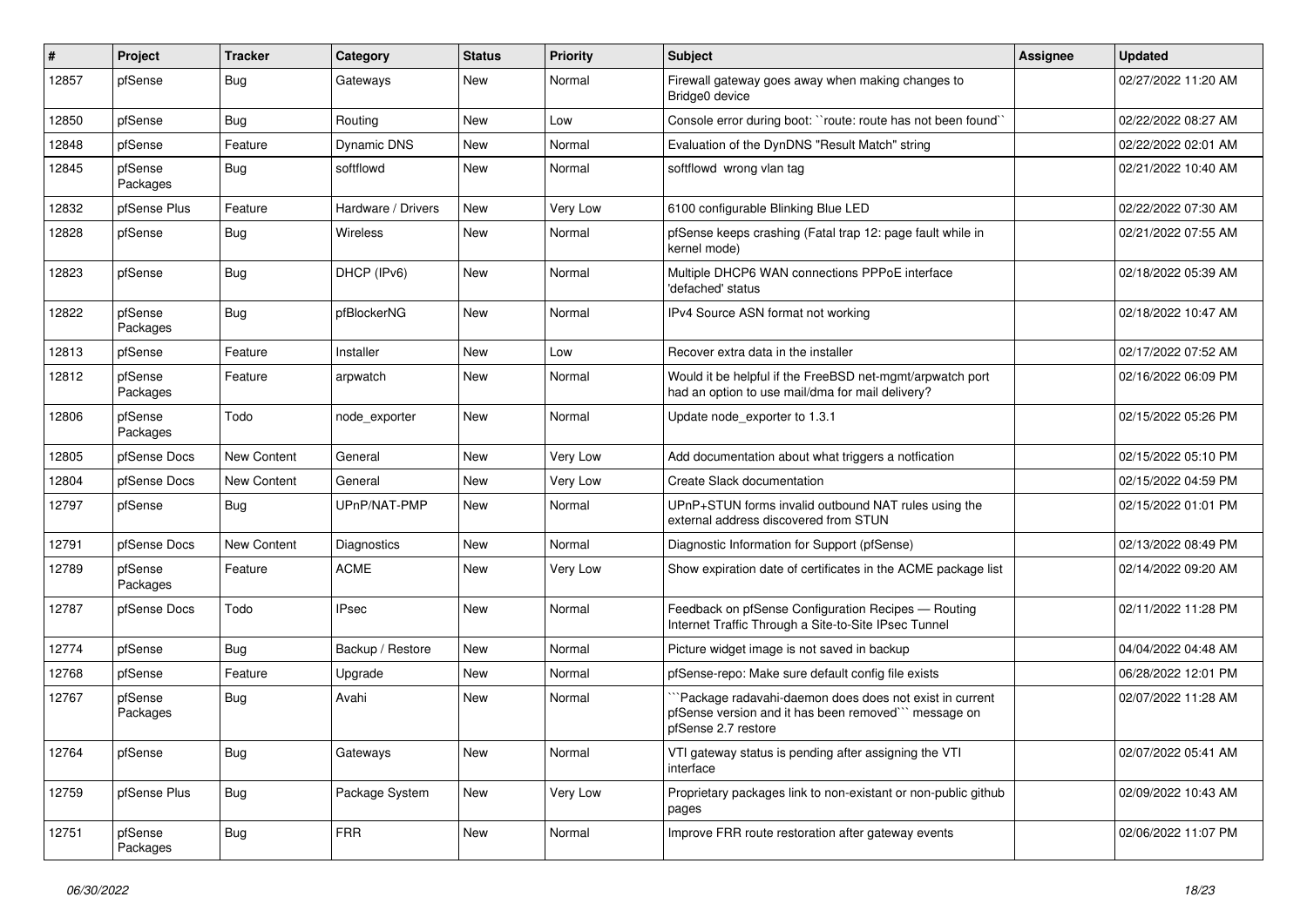| #     | Project             | <b>Tracker</b> | Category               | <b>Status</b> | <b>Priority</b> | <b>Subject</b>                                                                       | Assignee | <b>Updated</b>      |
|-------|---------------------|----------------|------------------------|---------------|-----------------|--------------------------------------------------------------------------------------|----------|---------------------|
| 12748 | pfSense<br>Packages | Feature        | Suricata               | <b>New</b>    | Normal          | Suricata blocked page timestamp breakout to it's own sortable<br>column              |          | 02/01/2022 12:06 PM |
| 12747 | pfSense             | <b>Bug</b>     | Logging                | New           | Normal          | System log is filled by sshguard                                                     |          | 06/30/2022 05:21 AM |
| 12746 | pfSense             | Feature        | Interfaces             | New           | High            | <b>IPoE</b> feature for WAN interface                                                |          | 02/01/2022 01:42 AM |
| 12737 | pfSense             | <b>Bug</b>     | Certificates           | New           | Normal          | CApath is not defined by default in curl                                             |          | 06/28/2022 12:01 PM |
| 12736 | pfSense<br>Packages | Feature        | pfBlockerNG            | New           | Low             | Allow custom cron intervals                                                          |          | 01/30/2022 08:55 PM |
| 12732 | pfSense<br>Packages | Bug            | squidguard             | New           | High            | Squid https filtering squidguard acl target list - erratic<br>behaviour              |          | 01/26/2022 09:11 AM |
| 12730 | pfSense             | <b>Bug</b>     | <b>Captive Portal</b>  | New           | Normal          | RADIUS accounting does not work if WAN is down                                       |          | 01/26/2022 05:13 AM |
| 12726 | pfSense             | <b>Bug</b>     | Authentication         | New           | Normal          | LDAP select container button auto populate                                           |          | 01/25/2022 01:48 PM |
| 12717 | pfSense<br>Packages | Todo           | Squid                  | New           | Normal          | Squid 5.x Branch                                                                     |          | 01/25/2022 06:24 PM |
| 12711 | pfSense<br>Packages | Feature        | Telegraf               | New           | Normal          | Add InfluxDB V2 support                                                              |          | 01/21/2022 02:54 AM |
| 12708 | pfSense             | Bug            | Aliases / Tables       | New           | Normal          | alias with non resolving DNS entry breaks underlying pf table                        |          | 02/20/2022 06:13 PM |
| 12679 | pfSense             | Feature        | Interfaces             | New           | Normal          | Remind user to update DHCPv6 range when changing<br>interface IPv6 prefix            |          | 01/12/2022 07:36 AM |
| 12676 | pfSense             | Feature        | Rules / NAT            | New           | Normal          | Add the Tagged option on the Port Forward rules edit page                            |          | 01/11/2022 05:52 AM |
| 12667 | pfSense<br>Packages | <b>Bug</b>     | WireGuard              | New           | Normal          | Firewall Crashed After Upgrading Wireguard                                           |          | 01/07/2022 09:18 AM |
| 12665 | pfSense             | Feature        | Rules / NAT            | New           | Normal          | Ability to add custom pf rules from the GUI                                          |          | 01/07/2022 09:30 AM |
| 12659 | pfSense Docs        | Todo           | Hardware               | New           | Normal          | Feedback on Hardware - Hardware Tuning and<br>Troubleshooting - Flow Control for ix  |          | 01/16/2022 10:22 AM |
| 12658 | pfSense<br>Packages | Feature        | darkstat               | New           | Normal          | Adding prometheus metrics to darkstat                                                |          | 05/27/2022 09:44 PM |
| 12656 | pfSense<br>Packages | Feature        | New Package<br>Request | New           | Normal          | <b>NextDNS</b>                                                                       |          | 01/31/2022 01:50 AM |
| 12655 | pfSense<br>Packages | <b>Bug</b>     | Telegraf               | New           | Normal          | telegraf, wireguard plugin failing                                                   |          | 12/30/2021 05:51 PM |
| 12648 | pfSense             | <b>Bug</b>     | <b>Captive Portal</b>  | New           | Normal          | Undocumented variables 'listenporthttp' and 'listenporthttps'                        |          | 12/28/2021 10:44 AM |
| 12632 | pfSense             | <b>Bug</b>     | Gateways               | New           | High            | Assigning a /30 WAN IP address at the console does not save<br>the gateway correctly |          | 06/28/2022 12:01 PM |
| 12625 | pfSense             | Feature        | Logging                | New           | Normal          | Granular logging options for default firewall rules.                                 |          | 12/21/2021 06:39 PM |
| 12612 | pfSense             | <b>Bug</b>     | <b>DNS Resolver</b>    | New           | Normal          | DNS Resolver is restarted during every "rc.newwanip" event                           |          | 06/28/2022 12:01 PM |
| 12607 | pfSense Plus        | <b>Bug</b>     | Hardware / Drivers     | New           | High            | Instability with Snort Inline with AWS Instances                                     |          | 01/10/2022 09:03 PM |
| 12602 | pfSense             | Feature        | Dynamic DNS            | New           | Normal          | DHCPv6 should allow DDNS Client updates for hosts                                    |          | 12/15/2021 11:00 AM |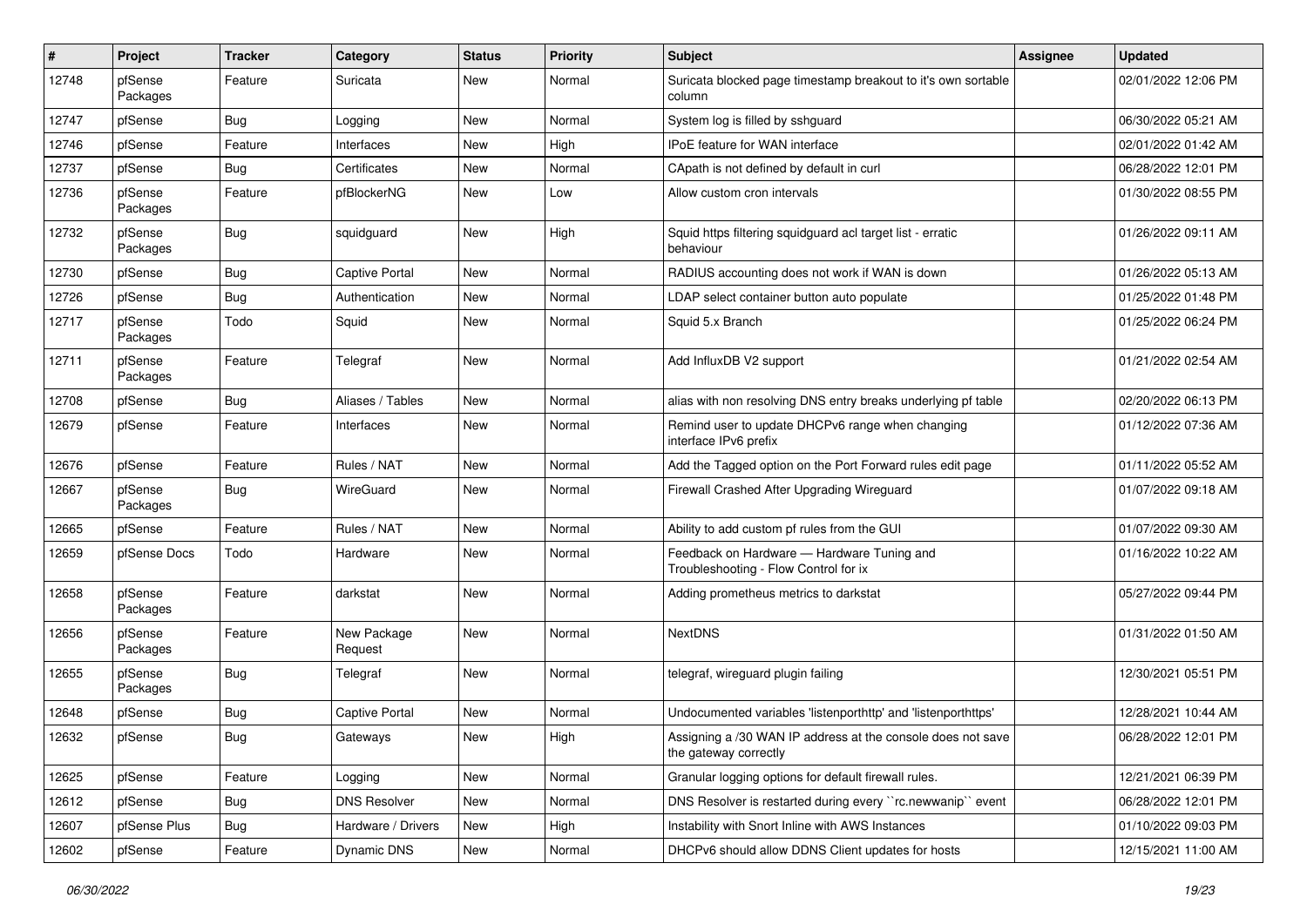| #     | Project             | <b>Tracker</b> | Category                | <b>Status</b> | <b>Priority</b> | Subject                                                                                                                   | Assignee | <b>Updated</b>      |
|-------|---------------------|----------------|-------------------------|---------------|-----------------|---------------------------------------------------------------------------------------------------------------------------|----------|---------------------|
| 12600 | pfSense             | Feature        | Aliases / Tables        | New           | Normal          | allow custom mask for a network alias created from a FQDN                                                                 |          | 12/15/2021 10:50 AM |
| 12597 | pfSense Docs        | New Content    | Hardware                | <b>New</b>    | Normal          | How to reset IPMI settings and password for Netgate<br>appliances                                                         |          | 05/07/2022 12:33 PM |
| 12581 | pfSense             | Regression     | DHCP (IPv6)             | New           | Normal          | CARP IPv6 assigned address does not get advertised to<br>endpoints with RADV                                              |          | 12/16/2021 02:34 PM |
| 12570 | pfSense Docs        | Correction     | General                 | New           | Normal          | Active appliance list missing 6100                                                                                        |          | 12/06/2021 11:41 AM |
| 12564 | pfSense             | Feature        | Aliases / Tables        | New           | Low             | add column to show that an Alias is in use by or not                                                                      |          | 12/04/2021 07:25 PM |
| 12563 | pfSense             | Bug            | OpenVPN                 | New           | Normal          | OpenVPN server doesn't support Framed-IPv6-Address<br>RADIUS attribute                                                    |          | 12/03/2021 11:19 AM |
| 12553 | pfSense             | Feature        | Backup / Restore        | New           | Normal          | Auto Config Backup: Allow selecting multiple backups for<br>deletion                                                      |          | 02/22/2022 04:27 AM |
| 12552 | pfSense             | Bug            | OpenVPN                 | New           | Normal          | 'Pull DNS" option within OpenVPN client does not cause<br>pfSense to use DNS servers assigned by remote OpenVPN<br>server |          | 12/08/2021 08:45 AM |
| 12551 | pfSense             | Feature        | <b>DNS Resolver</b>     | New           | Low             | Add ability to set DNS resolver search domain list                                                                        |          | 12/01/2021 11:18 AM |
| 12546 | pfSense Plus        | Feature        | Authentication          | New           | Normal          | Add 2FA Support to pfSense Plus Local Database<br>Authentication                                                          |          | 06/25/2022 05:30 PM |
| 12542 | pfSense             | <b>Bug</b>     | Virtual IP Addresses    | New           | Normal          | Cannot assign a same IPv6 Link-Local address to different<br>interfaces                                                   |          | 11/25/2021 01:41 AM |
| 12539 | pfSense             | <b>Bug</b>     | Interfaces              | New           | Low             | Changing VLAN ID for LAN interface in assignments silently<br>fails.                                                      |          | 11/23/2021 04:12 AM |
| 12538 | pfSense<br>Packages | Bug            | PIMD                    | New           | Normal          | PIMD sub-interface bug                                                                                                    |          | 11/20/2021 09:44 PM |
| 12535 | pfSense             | Documentation  | Routing                 | New           | Normal          | Negate Rules function does not match the description                                                                      |          | 11/19/2021 02:03 PM |
| 12534 | pfSense Plus        | Feature        | Hardware / Drivers      | New           | Normal          | Generate a ISO Image for Remote Restore of pfSense Plus<br>on the XG-1537 and 1541 units with IPMI                        |          | 05/30/2022 10:28 AM |
| 12524 | pfSense Plus        | Feature        | <b>Operating System</b> | New           | Normal          | OpenSSL QAT Engine                                                                                                        |          | 04/10/2022 02:54 AM |
| 12522 | pfSense             | Feature        | <b>OpenVPN</b>          | New           | Very Low        | More flexible Client-Specific Override options for controlling<br>options pushed to clients                               |          | 04/11/2022 03:11 PM |
| 12521 | pfSense             | Feature        | <b>Operating System</b> | New           | Very Low        | Add the BBR2, QUIC, RACK Congestion Control (CC)<br>protocols                                                             |          | 11/15/2021 07:40 AM |
| 12520 | pfSense<br>Packages | Feature        | Squid                   | New           | High            | [Squid] - Allow or Deny Mappings from IP/Host/GeoIP sources                                                               |          | 11/12/2021 02:13 PM |
| 12519 | pfSense             | <b>Bug</b>     | Authentication          | <b>New</b>    | Normal          | Fail authentication using special character in password via the<br>LDAP connector                                         |          | 11/12/2021 07:39 AM |
| 12509 | pfSense             | Bug            | OpenVPN                 | New           | Normal          | Deffered authentication does not work with auth-gen-token<br>external-auth or pusk "auth-token"                           |          | 11/08/2021 04:01 AM |
| 12508 | pfSense             | <b>Bug</b>     | <b>DHCP Relay</b>       | New           | Normal          | DHCP Relay over VPN                                                                                                       |          | 11/06/2021 11:25 AM |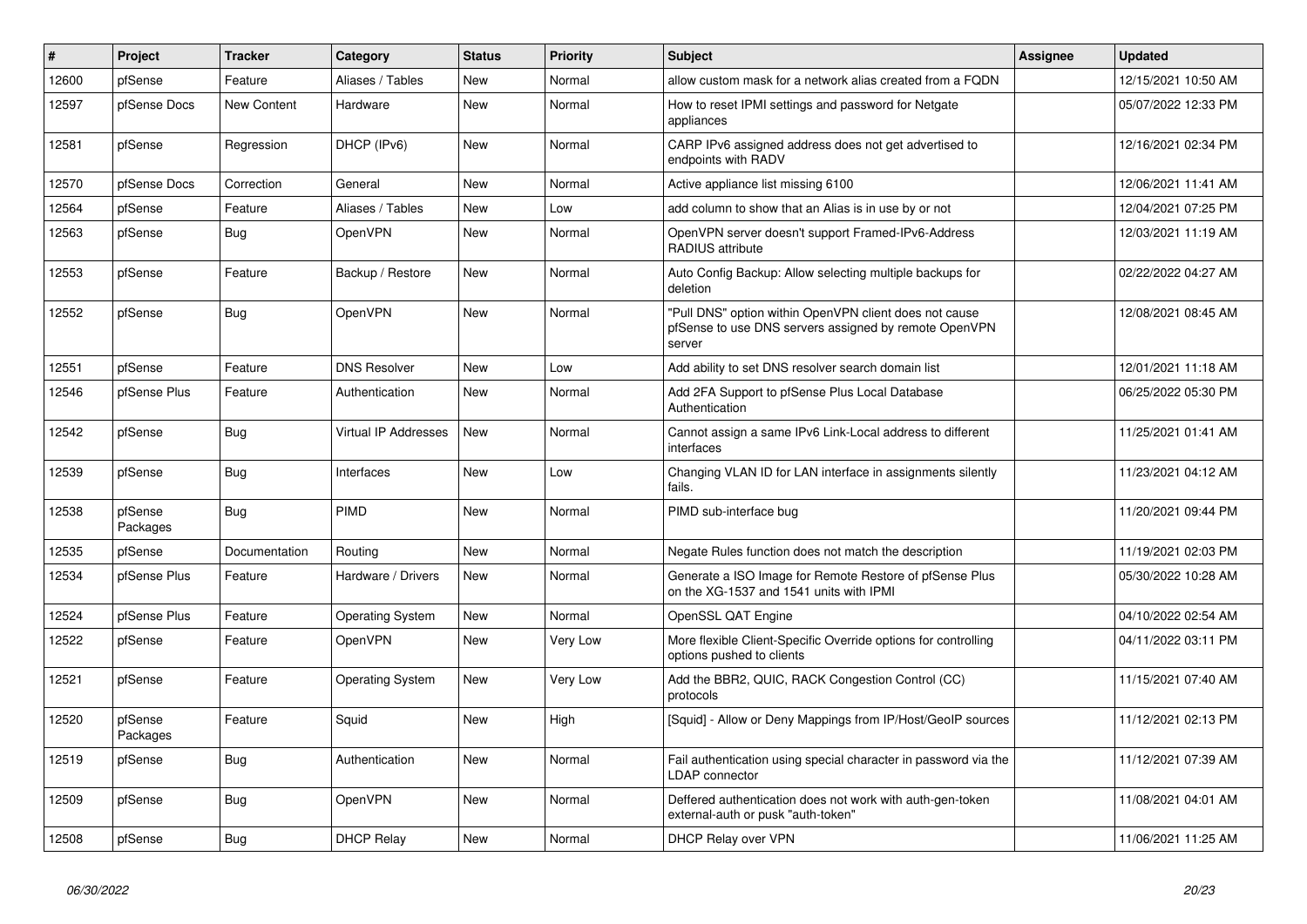| ∦     | Project             | <b>Tracker</b> | Category                        | <b>Status</b> | <b>Priority</b> | Subject                                                                                                                             | Assignee | Updated             |
|-------|---------------------|----------------|---------------------------------|---------------|-----------------|-------------------------------------------------------------------------------------------------------------------------------------|----------|---------------------|
| 12504 | pfSense             | Bug            | Interfaces                      | New           | Normal          | BCM57412 NetXtreme-E 10Gb RDMA Ethernet controller<br>issue                                                                         |          | 11/05/2021 04:51 AM |
| 12502 | pfSense<br>Packages | Feature        | syslog-ng                       | New           | Normal          | Syslog-ng Configuration Library (scl) missing                                                                                       |          | 11/02/2021 06:06 PM |
| 12491 | pfSense<br>Packages | Feature        | squidguard                      | New           | Normal          | squidguard: allow multiple regex                                                                                                    |          | 10/28/2021 03:30 PM |
| 12483 | pfSense             | Bug            | Configuration<br>Backend        | New           | Normal          | GUI creates inconsistent config.xml                                                                                                 |          | 10/23/2021 06:48 AM |
| 12473 | pfSense             | Feature        | <b>IPsec</b>                    | New           | Normal          | Allow user adjustment of IPsec Keep Alive periodic checks                                                                           |          | 12/22/2021 05:59 AM |
| 12467 | pfSense             | Bug            | <b>Captive Portal</b>           | New           | Normal          | CP error on client disconnect after reboot                                                                                          |          | 10/17/2021 05:35 AM |
| 12466 | pfSense             | Feature        | OpenVPN                         | New           | Very Low        | Option to Disable Renegotiation timer in OpenVPN Server                                                                             |          | 06/27/2022 07:22 AM |
| 12465 | pfSense<br>Packages | Feature        | haproxy                         | New           | Normal          | Add forwardfor advanced usecases                                                                                                    |          | 10/16/2021 07:35 PM |
| 12461 | pfSense Docs        | Todo           | Hardware                        | New           | Normal          | Improve macOS Serial Command Instructions                                                                                           |          | 10/15/2021 03:47 PM |
| 12459 | pfSense             | Todo           | Virtual IP Addresses            | New           | Normal          | Add IP Alias subnet input validation                                                                                                |          | 10/15/2021 09:35 AM |
| 12458 | pfSense             | Feature        | Authentication                  | New           | Normal          | Use "unixHomeDirectory" instead of "homeDirectory" when<br>LDAP authentication server is Active Directory                           |          | 10/15/2021 08:18 AM |
| 12457 | pfSense Docs        | Todo           | Packages                        | New           | Very Low        | Add UPS Configuration Recipes for apcupsd and nut UPS<br>Packages with Common Brand Units                                           |          | 10/18/2021 08:37 AM |
| 12451 | pfSense             | Bug            | Virtual IP Addresses            | New           | Normal          | deleteVIP() does not check RFC2136 Update Source                                                                                    |          | 10/13/2021 10:06 AM |
| 12444 | pfSense<br>Packages | <b>Bug</b>     | ntop                            | New           | Normal          | ntopng throws errors when viewing single host                                                                                       |          | 10/11/2021 12:39 PM |
| 12436 | pfSense             | Bug            | PPPoE Server                    | New           | Normal          | Pppoe server config gui does not allow setting of chap<br>authentication, and sets the network start address for<br>allocation to 0 |          | 10/21/2021 08:15 AM |
| 12427 | pfSense<br>Packages | Todo           | haproxy                         | New           | Normal          | ha-proxy: action order in the GUI is not keeped in the resulting<br>ha-proxy configuration                                          |          | 10/06/2021 07:02 AM |
| 12421 | pfSense             | Bug            | Rules / NAT                     | New           | Normal          | IPV6 limiter bug                                                                                                                    |          | 10/02/2021 08:44 AM |
| 12411 | pfSense Docs        | Todo           | <b>High Availability</b>        | New           | Normal          | Feedback on High Availability - pfSense XML-RPC Config<br><b>Sync Overview</b>                                                      |          | 09/29/2021 10:39 AM |
| 12402 | pfSense Docs        | Todo           | Configuration                   | New           | Normal          | Feedback on Configuration - Advanced Configuration<br>Options - Notifications                                                       |          | 09/24/2021 12:46 AM |
| 12401 | pfSense             | <b>Bug</b>     | <b>Traffic Graphs</b>           | New           | Normal          | Traffic graphs with untagged and tagged VLAN on same<br>interface                                                                   |          | 09/23/2021 09:18 PM |
| 12400 | pfSense Docs        | Correction     | <b>NAT</b>                      | New           | Normal          | NAT 1:1 documentation - multi-wan information                                                                                       |          | 03/13/2022 12:53 PM |
| 12395 | pfSense Docs        | Todo           | Packages                        | New           | Normal          | Feedback on Packages - FRR Package - Border Gateway<br>Protocol - BGP Required Information                                          |          | 09/21/2021 04:32 PM |
| 12393 | pfSense             | <b>Bug</b>     | <b>Traffic Shaper</b><br>(ALTQ) | New           | Low             | Priority of qOthersLow higher than default queues                                                                                   |          | 09/21/2021 02:48 PM |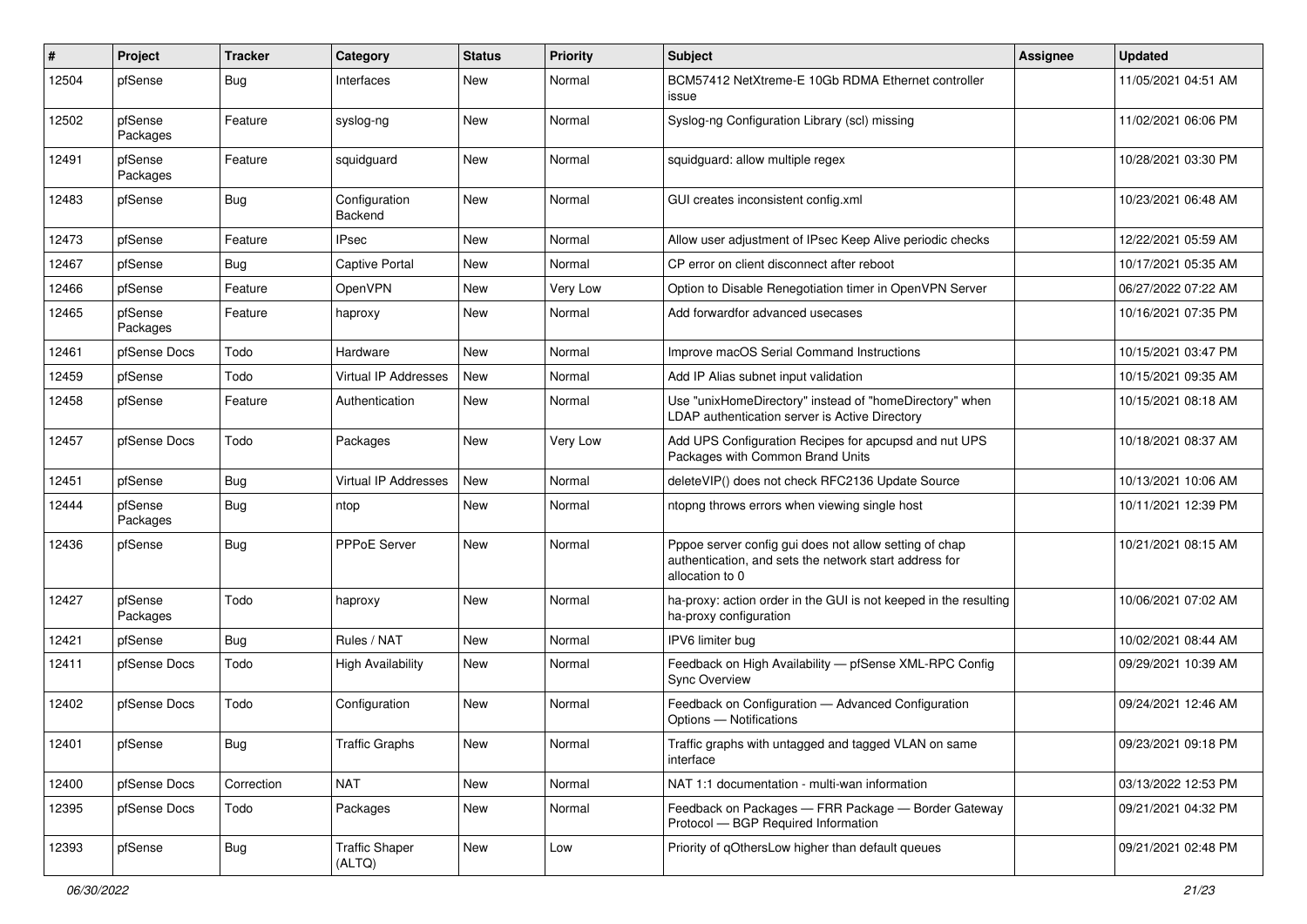| ∦     | Project             | <b>Tracker</b> | Category                 | <b>Status</b> | <b>Priority</b> | Subject                                                                                                         | Assignee | <b>Updated</b>      |
|-------|---------------------|----------------|--------------------------|---------------|-----------------|-----------------------------------------------------------------------------------------------------------------|----------|---------------------|
| 12382 | pfSense             | Regression     | OpenVPN                  | New           | Normal          | Certificate Depth checking creates OpenVPN micro-outages<br>every time a user authenticates after 2.5.2 upgrade |          | 01/17/2022 04:17 AM |
| 12370 | pfSense             | Feature        | Rules / NAT              | New           | Low             | Add limiters to Queue column on firewall rule list                                                              |          | 09/14/2021 07:37 AM |
| 12369 | pfSense<br>Packages | Feature        | Mail report              | New           | Low             | Skip If No Content issue                                                                                        |          | 09/14/2021 06:40 AM |
| 12367 | pfSense             | Todo           | Installer                | New           | Normal          | ZFS: Do not show memstick disk on target list                                                                   |          | 09/13/2021 07:37 AM |
| 12358 | pfSense<br>Packages | Feature        | pfBlockerNG              | New           | Normal          | IP List Copy/Import/Export                                                                                      |          | 09/09/2021 01:56 PM |
| 12357 | pfSense             | <b>Bug</b>     | <b>Captive Portal</b>    | New           | Normal          | Captive Portal popup Logout button loads full login page in<br>popup when clicked                               |          | 10/27/2021 12:10 PM |
| 12343 | pfSense             | Feature        | <b>Diagnostics</b>       | New           | Low             | Real time traffic monitoring                                                                                    |          | 09/06/2021 01:26 PM |
| 12338 | pfSense<br>Packages | <b>Bug</b>     | <b>RRD Summary</b>       | New           | Normal          | RRD Summary does not report data on 3100                                                                        |          | 04/15/2022 02:54 PM |
| 12329 | pfSense<br>Packages | Feature        | Avahi                    | New           | Normal          | Add optional floating firewall rules for IPv4 and IPv6                                                          |          | 02/09/2022 04:43 PM |
| 12308 | pfSense<br>Packages | Feature        | New Package<br>Request   | New           | Normal          | Dynamicaly Update Firewall Aliases from OpenVPN LDAP<br>Group membership of the connected user                  |          | 08/27/2021 12:51 AM |
| 12300 | pfSense             | Feature        | Hardware / Drivers       | New           | Normal          | Add Aquantia Atlantic driver to pfsense                                                                         |          | 09/14/2021 06:49 AM |
| 12286 | pfSense<br>Packages | <b>Bug</b>     | FreeRADIUS               | New           | Normal          | Add support for ntlm auth in LDAP                                                                               |          | 08/20/2021 08:27 AM |
| 12283 | pfSense             | <b>Bug</b>     | Authentication           | <b>New</b>    | Normal          | LDAP/RADIUS authentication servers configuration does not<br>allow source IP address to be specified            |          | 08/20/2021 01:15 AM |
| 12268 | pfSense Docs        | Todo           | <b>Firewall Rules</b>    | <b>New</b>    | Normal          | Feedback on Firewall - Aliases                                                                                  |          | 08/17/2021 12:55 AM |
| 12260 | pfSense<br>Packages | Bug            | ntop                     | New           | Normal          | Update popup and version missmatch?                                                                             |          | 01/08/2022 05:53 AM |
| 12259 | pfSense             | <b>Bug</b>     | <b>Operating System</b>  | New           | Normal          | Intel em NICs Suffering Performance Degradation on<br>FreeBSD12                                                 |          | 02/25/2022 09:28 PM |
| 12249 | pfSense             | Bug            | Backup / Restore         | New           | Normal          | HAProxy causing failed ACB backups                                                                              |          | 11/15/2021 11:58 PM |
| 12248 | pfSense             | Feature        | Package System           | New           | Low             | Package Update Availability Notification                                                                        |          | 11/28/2021 10:02 AM |
| 12243 | pfSense             | Todo           | Package System           | New           | Normal          | Implement "plugin_interfaces()""                                                                                |          | 02/07/2022 03:50 AM |
| 12237 | pfSense Docs        | Todo           | Hardware                 | New           | Normal          | Feedback on Hardware - Hardware Tuning and<br>Troubleshooting                                                   |          | 08/10/2021 03:13 AM |
| 12214 | pfSense Docs        | Todo           | General                  | New           | Low             | Connect to WebGui.                                                                                              |          | 08/05/2021 04:39 AM |
| 12190 | pfSense             | Feature        | Rules / NAT              | New           | Normal          | Add ability to reference ipv6 prefix in firewall rules and aliases                                              |          | 08/05/2021 01:47 PM |
| 12188 | pfSense<br>Packages | <b>Bug</b>     | OpenVPN Client<br>Export | New           | Normal          | client export breaks multi remote configurations                                                                |          | 10/02/2021 05:58 PM |
| 12183 | pfSense             | Regression     | Interfaces               | New           | Low             | Changing MAC address for PPP parent interface stopped<br>working                                                |          | 04/20/2022 04:16 PM |